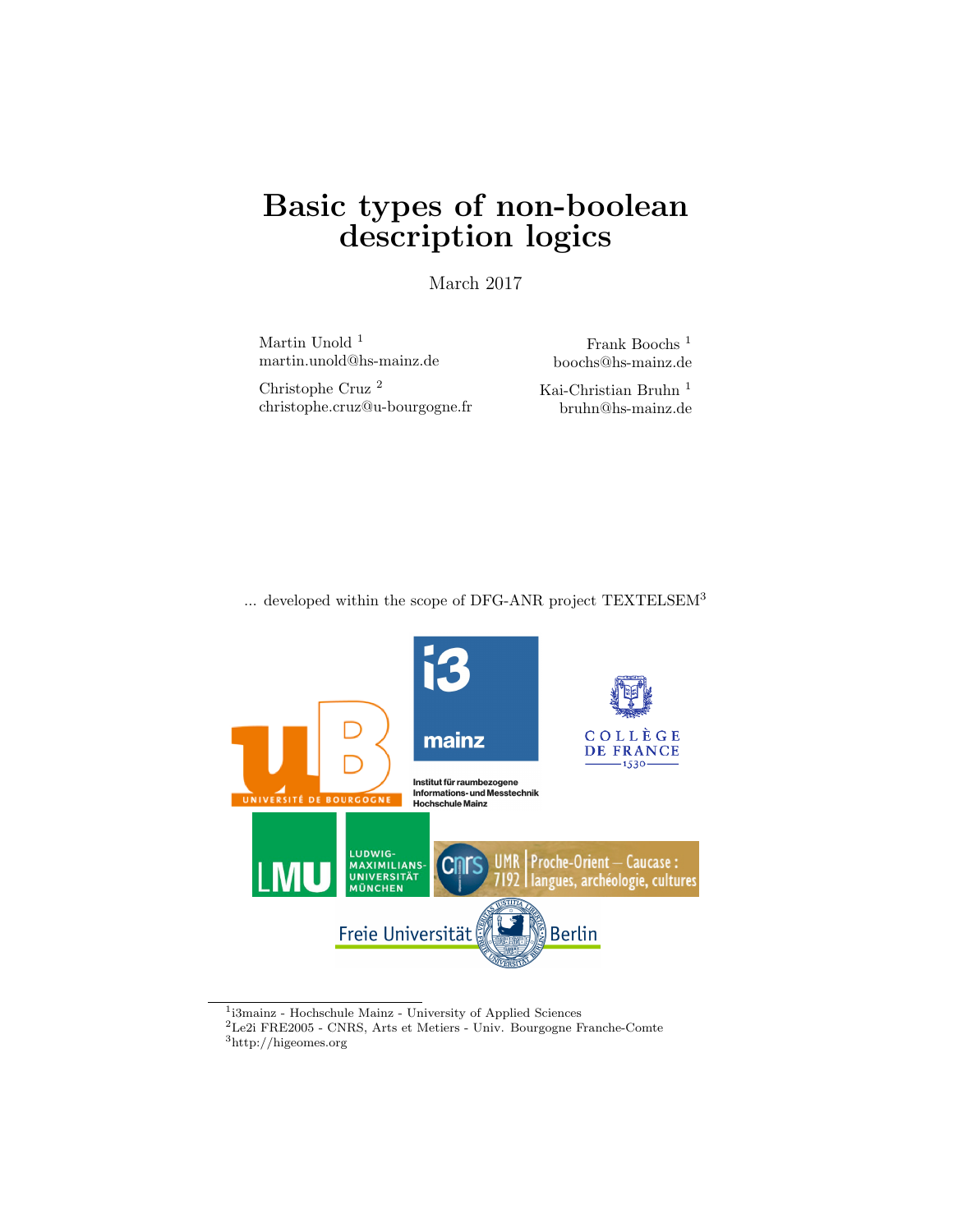# 1 Introduction

Description logics are the theoretical basis for the theory of ontologies. They are widely used to store data (knowledge) and to do reasoning and query tasks on that data. A lot of research focused on the development of algorithms that handle those tasks, e.g. [13, 21, 22]. Nevertheless, the management of uncertain or vague data is still not common in ontologies, though uncertain or vague data appears very often in applications [17]. Our aim in this paper is to clarify the enrichment of description logics with uncertainty or vagueness and to precisely describe the process of the involved tasks on those logics. A good overview about the topic of this paper is also given in [25].

The paper is organized in the following way. Each section describes a certain logic. Each section starts with a general introduction and some definitions. Then we demonstrate how knowledge is stored and interpreted in the logic. And at the end we show how algorithms (consistency and inference) work on that particular logic.

We start with classical description logics in the second section. The third section adds uncertainty and the fourth adds vagueness to a classical description logic respectively. In this first section we give some basic definitions and explain the difference between the discussed types of logics.

There are two ways of interpreting data in a non-boolean description logic: In uncertainty theory, statements have a certain probability to be true or false. In vagueness or imprecision theory, a statement is formulated in an inexact way.

#### Example 1

A weather forecast wants to predict something about the weather situation of tomorrow, rain in particular. Will it rain tomorrow? If so, how much will it rain? And what's the probability and intensity of the rain? The weather forecast wants to store this information in a database (to combine it with other knowledge and gain new knowledge automatically).

Classical description logics only allow the storage of boolean information, such as *tomorrow it will rain* or *tomorrow it will not rain*.

Uncertainty theory allows to state a probability for a piece of information. The probability of rain is 90% would mean that in 9 of 10 comparable cases there will be rain tomorrow. And in 1 of 10 cases it will be dry. In general: The probability of rain is  $p$  would mean that in  $p$  of 1 comparable cases there will be rain tomorrow and not in the other cases.

Vagueness theory allows to state a degree of truth for a piece of information. The intensity of rain tomorrow is 90% would mean that tomorrow will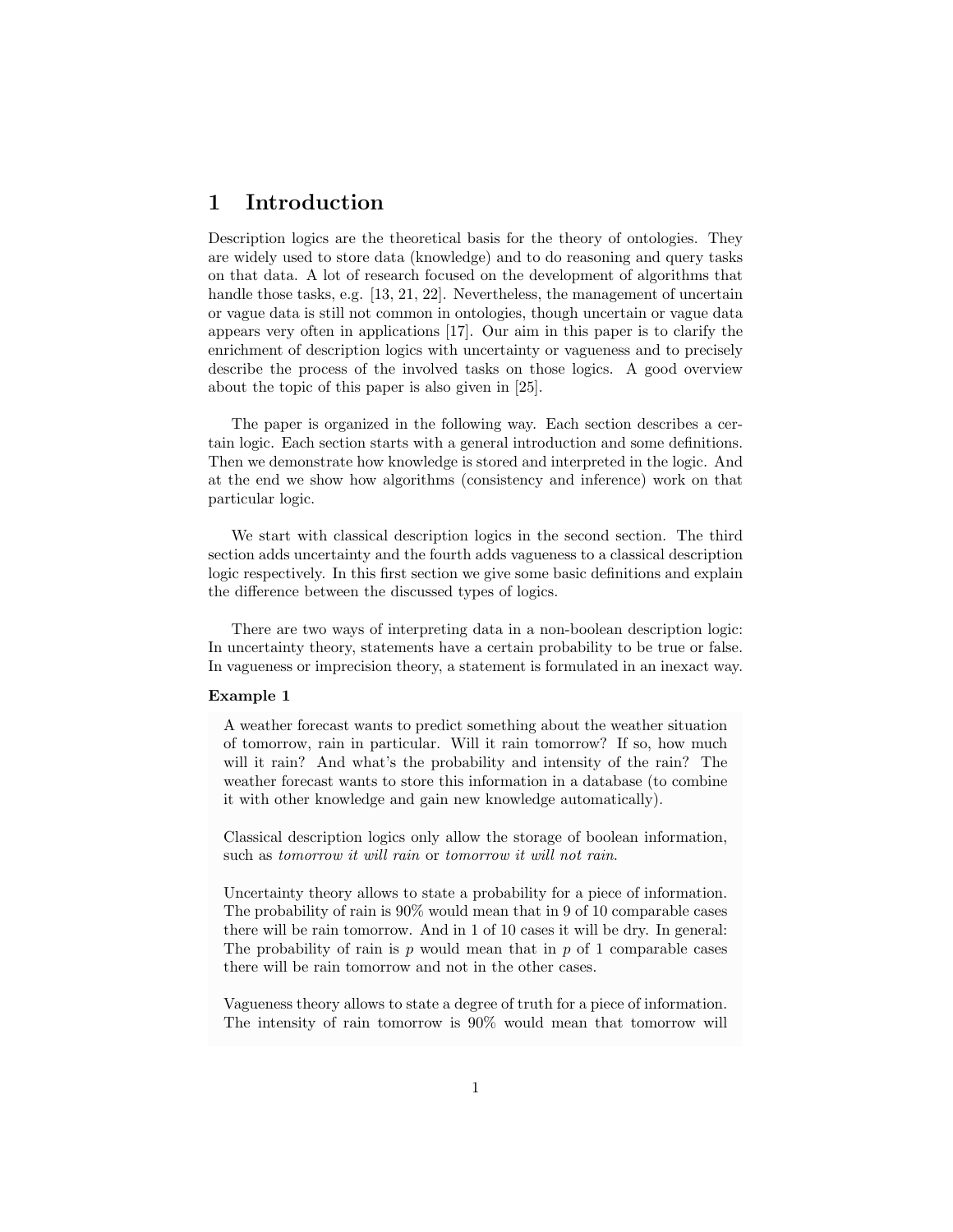be a rather strong thunderstorm. But it will rain tomorrow definitely. In general: The intensity of rain is  $p$  would state the amount of rainfall compared to the maximum possible.

Statements in vagueness theory are rather hard to describe by values, because if an exact value would be known (such as the amount of rain in mm) one could use classical description logics instead. Therefor usually a fuzzy logic is used instead of a single value. In this paper we will stay with a single value, since our aim is rather the explanation of processes and less the development of applications.

The following definitions are for clarification of notation in the next sections.

# Definition 1: power set

Let  $\Delta$  be an arbitrary set. The power set of  $\Delta$  is defined as follows.

$$
\mathcal{P}(\Delta) = \{ X \subseteq \Delta \}
$$

#### Definition 2: cardinality

Let  $\Delta = \{x_1, x_2, \ldots, x_n\}$  be an arbitrary finite set. Then  $|\Delta| = n$  is called the cardinality of  $\Delta$ .

# 2 Description Logic

This section is an introduction to classical description logic (DL). We present a definition for the description logic  $\text{ALC}$  and introduce all symbols and wordings, that are necessary to understand the other sections, where we add uncertainty and vagueness to DLs. For further details about classical DLs see [2].

Description logics are designed to represent knowledge. The elementary description consists of three types of atomic expressions. Named individuals denote the most important objects in the world. Named concepts denote a certain group of individuals and named roles denote a type of relation between two individuals.

#### Definition 3: elementary description

The basis of a description logic are three finite sets  $N_R$ ,  $N_C$  and  $N_I$ , that contain named roles, named concepts and named individuals respectively. Each element  $R \in N_R$  is called a named role, sometimes also called an atomic role. Each element  $C \in N_C$  is called a named concept, sometimes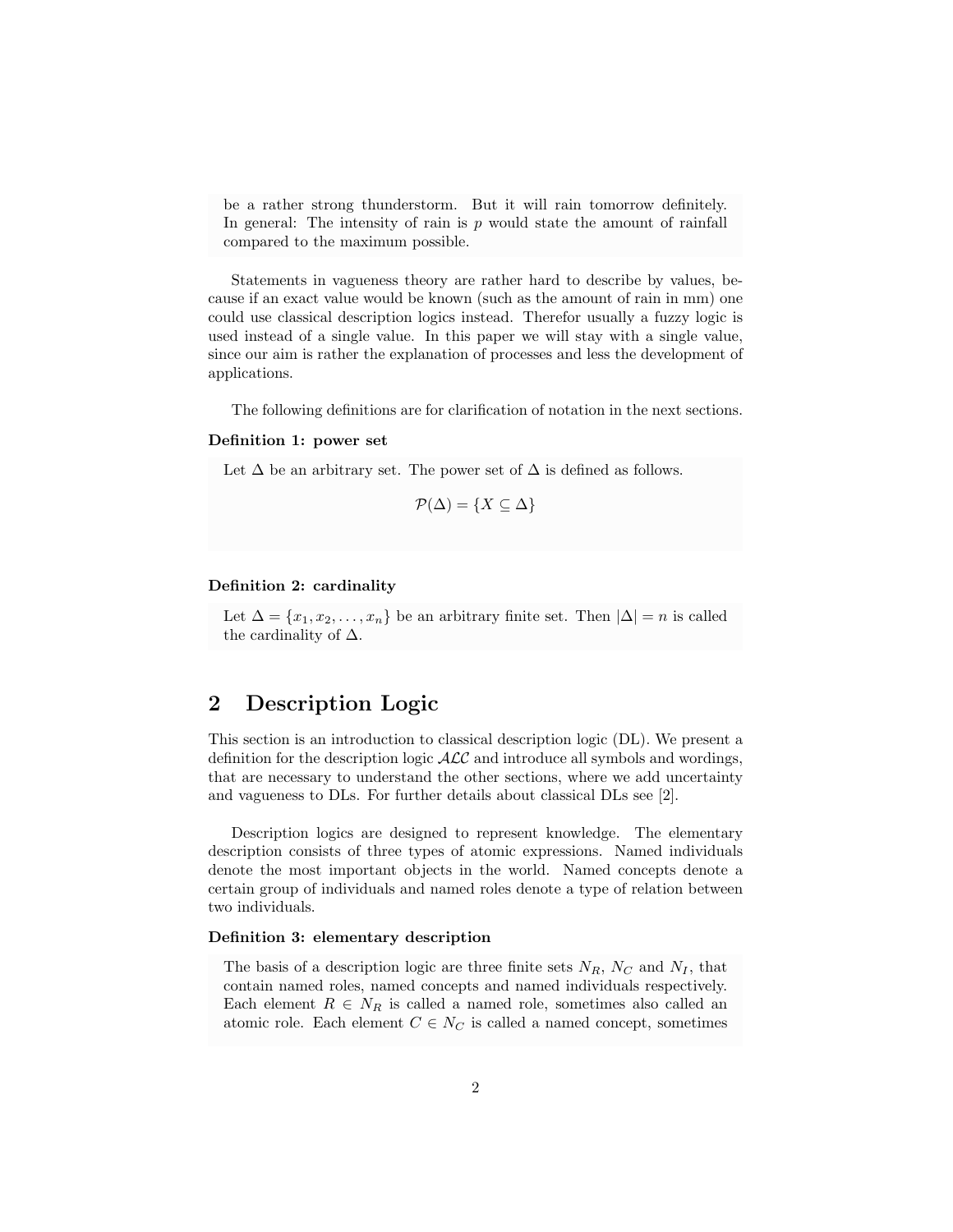also called an atomic concept. Each element  $a \in N_I$  is called a named individual. The triple  $(N_R, N_C, N_I)$  is called an elementary description.

A description logic is build upon those three arbitrary sets. The set  $N_I$  contains names for single objects,  $N<sub>C</sub>$  contains names for an elementary group of objects and  $N_R$  contains names for elementary relations between two objects. The mapping between these names and the real world objects is made by an interpretation.

Beside the atomic roles and concepts, description logics give the possibility to have composite roles and concepts. The sets of all concepts and roles are denoted with bold letters respectively. Within the description logic  $\mathcal{ALC}$ , roles are almost equivalent to named roles, but in more complex description logics other types of roles can exist.

### Definition 4: set of roles

Let  $(N_R, N_C, N_I)$  be an elementary description. The set of roles over that elementary description is denoted by R. It contains expressions (and only those expressions) according to the following rules.

(universal role)  $U \in \mathbf{R}$ (named roles)  $R \in N_R \implies R \in \mathbf{R}$ Each expression  $R \in \mathbf{R}$  is called a role.

Sometimes there is also an empty role (bottom role) E defined separately, but one can define it also by the restrictions of concepts, e.g.  $\exists E.\top \sqsubseteq \bot$  (see definition of interpretation).

As for the roles, there are also lots of other concepts in  $\cal{ALC}$  beside the atomic concepts, we will introduce them in definition 5.

# Definition 5: set of concepts

Let  $(N_R, N_C, N_I)$  be a elementary description and let **R** be the set of roles over that elementary description. The set of concepts over that elementary description is denoted by C. It contains expressions (and only those expressions) according to the following rules.

| (top concept)        | $\top \in \mathbf{C}$                       |
|----------------------|---------------------------------------------|
| (bottom concept)     | $\bot \in {\bf C}$                          |
| (named concept)      | $C \in N_C \implies C \in \mathbf{C}$       |
| (set of individuals) | $A \subseteq N_I \implies A \in \mathbf{C}$ |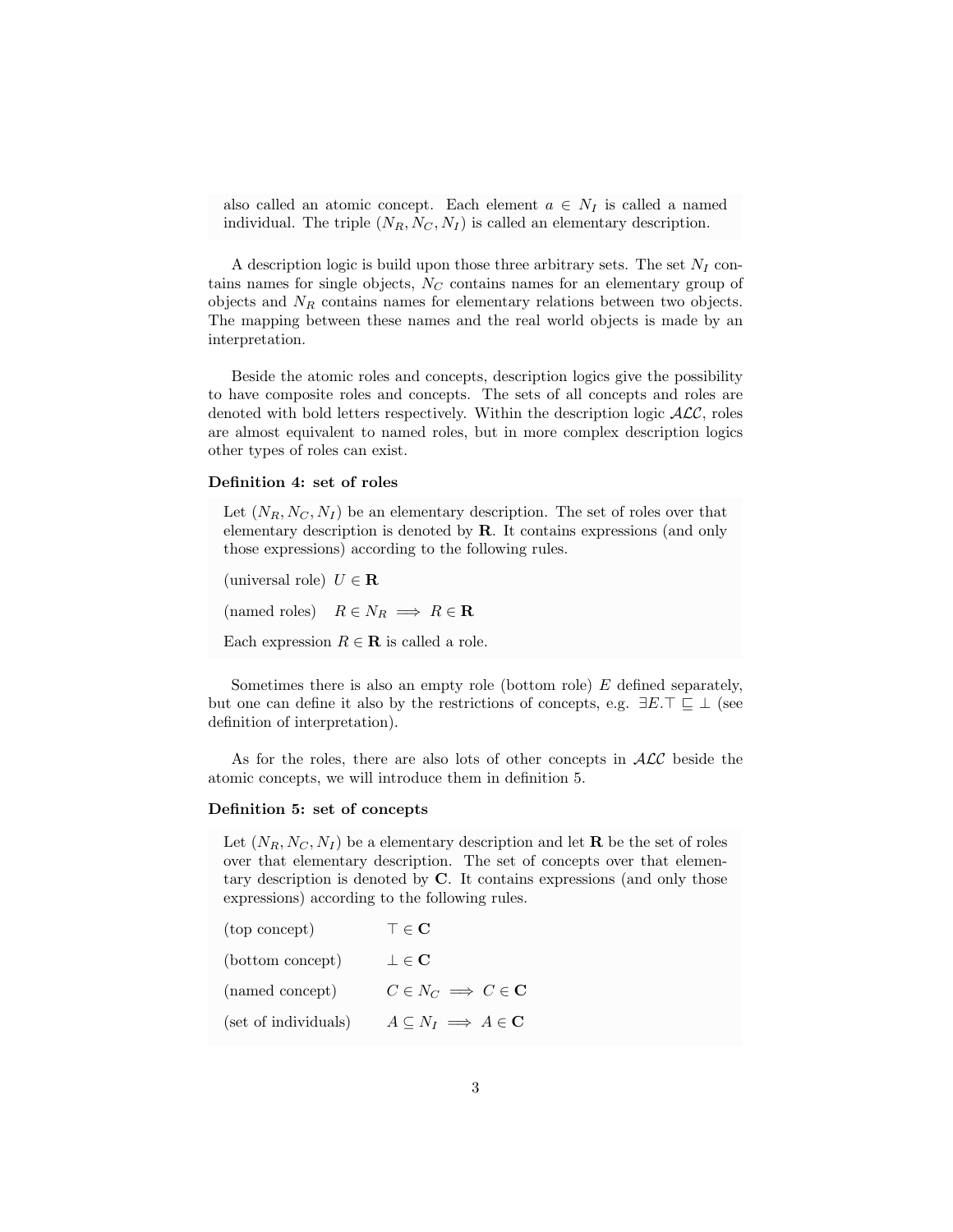(conjunction)  $C, D \in \mathbf{C} \implies C \sqcap D \in \mathbf{C}$ (disjunction)  $C, D \in \mathbf{C} \implies C \sqcup D \in \mathbf{C}$ (negation)  $C \in \mathbf{C} \implies \neg C \in \mathbf{C}$ (universal restriction)  $C \in \mathbf{C}, R \in \mathbf{R} \implies \forall R.C \in \mathbf{C}$ (existential restriction)  $C \in \mathbf{C}, R \in \mathbf{R} \implies \exists R.C \in \mathbf{C}$ Each expression  $C \in \mathbb{C}$  is called a concept.

There is no separate set denoted with bold letter for individuals since there are no composite individuals.

And the symbols used in this context are only expressions, they are not calculable. An interpretation is necessary to enrich these expressions with meaning.

# Definition 6: interpretation

Let  $(N_R, N_C, N_I)$  be an elementary description. Let **R** be the set of roles over that elementary description and let C be the set of concepts over that elementary description.

A function

$$
\cdot^{\mathcal{I}} : \mathbf{R} \cup \mathbf{C} \cup N_I \to \mathcal{P} \left( \Delta^{\mathcal{I}} \times \Delta^{\mathcal{I}} \right) \cup \mathcal{P} \left( \Delta^{\mathcal{I}} \right) \cup \Delta^{\mathcal{I}}
$$

together with an arbitrary set  $\Delta^{\mathcal{I}}$  is called an interpretation if and only if

- $R^{\mathcal{I}} \in \mathcal{P}(\Delta^{\mathcal{I}} \times \Delta^{\mathcal{I}})$  for all  $R \in \mathbf{R}$
- $C^{\mathcal{I}} \in \mathcal{P}(\Delta^{\mathcal{I}})$  for all  $C \in \mathbf{C}$
- $a^{\mathcal{I}} \in \Delta^{\mathcal{I}}$  for all  $a \in N_I$

and the following conditions hold for every  $R \in \mathbf{R}$ ,  $C, D \in \mathbf{C}$  and  $A =$  ${a_1,\ldots,a_n}\subseteq N_I.$ 

| (universal role)     | $U^{\mathcal{I}} = \Lambda^{\mathcal{I}} \times \Lambda^{\mathcal{I}}$ |
|----------------------|------------------------------------------------------------------------|
| (top concept)        | $T^{\mathcal{I}} = \Lambda^{\mathcal{I}}$                              |
| (bottom concept)     | $\perp^{\mathcal{I}}=\emptyset$                                        |
| (set of individuals) | $A^{\mathcal{I}} = \{a_1^{\mathcal{I}}, \ldots, a_n^{\mathcal{I}}\}$   |
| (conjunction)        | $(C\sqcap D)^{\mathcal{I}}=C^{\mathcal{I}}\cap D^{\mathcal{I}}$        |
| (disjunction)        | $(C \sqcup D)^{\mathcal{I}} = C^{\mathcal{I}} \cup D^{\mathcal{I}}$    |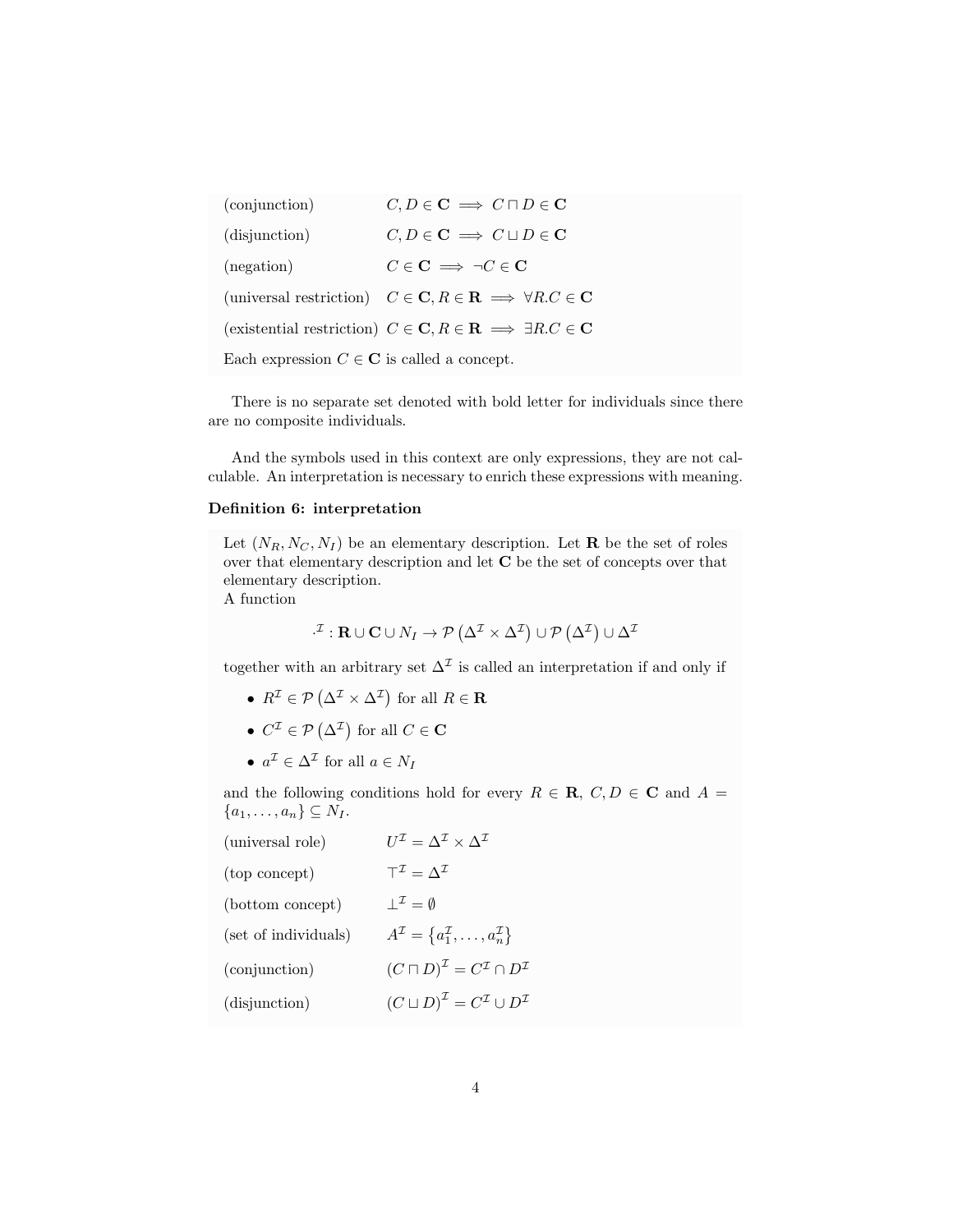$(negation)$  $\mathcal{I}=\Delta^{\mathcal{I}}\setminus C^{\mathcal{I}}$  $(universal restriction)$  $\mathcal{I} = \{x \in \Delta^{\mathcal{I}} \mid \forall y \notin C^{\mathcal{I}} \implies (x, y) \notin R^{\mathcal{I}}\}$ (existential restriction)  $(\exists R.C)^{\mathcal{I}} = \{x \in \Delta^{\mathcal{I}} \mid \exists y \in C^{\mathcal{I}} \implies (x, y) \in R^{\mathcal{I}}\}\$ The tuple  $\mathcal{I} = (\Delta^{\mathcal{I}}, \cdot^{\mathcal{I}})$  is called an interpretation over  $(N_R, N_C, N_I)$  with the universe of discourse  $\Delta^{\mathcal{I}}$ . And  $\cdot^{\mathcal{I}}$  is called interpretation function.

Sometimes the universe of discourse  $\Delta^{\mathcal{I}}$  is also called domain. We will give a short example for a universe of discourse. In later examples we reduce the attention from the concrete universe of discourse and will assume that the universe of discourse consists of named individuals only.

### Example 2

Given the following elementary description.

$$
N_R = {\mathbf{r}}
$$
  
\n
$$
N_C = {\text{A,B}}
$$
  
\n
$$
N_I = {\mathbf{a,b,c}}
$$

An interpretation  $\mathcal{I} = (\Delta^{\mathcal{I}}, \mathcal{I})$  over  $(N_R, N_C, N_I)$  with the universe of discourse  $\Delta^{\mathcal{I}} = \{1, 2, 3\}$  could be defined by the following mappings.

$$
\mathbf{r}^{\mathcal{I}} = \{ (1, 3), (3, 3) \}
$$

$$
\mathbf{A}^{\mathcal{I}} = \{ 1, 3 \}
$$

$$
\mathbf{B}^{\mathcal{I}} = \{ 1 \}
$$

$$
\mathbf{a}^{\mathcal{I}} = 1
$$

$$
\mathbf{b}^{\mathcal{I}} = 2
$$

$$
\mathbf{c}^{\mathcal{I}} = 3
$$

It is sufficient to define an interpretation only by its mapping of the elementary description. For all other roles and concepts, the interpretation is determined by this. We will show it in the following theorem.

### Theorem 1

Let  $\mathcal{I} = (\Delta^{\mathcal{I}}, \cdot^{\mathcal{I}})$  be an interpretation over the elementary description  $(N_R, N_C, N_I)$  with a universe of discourse  $\Delta^{\mathcal{I}}$ . Let  $\mathcal{J} = (\Delta^{\mathcal{J}}, \cdot^{\mathcal{J}})$  be another interpretation over the same elementary description with the same universe of discourse  $\Delta^{\mathcal{J}} = \Delta^{\mathcal{I}}$  such that the following equations hold.

•  $R^{\mathcal{I}} = R^{\mathcal{J}}$  for all  $R \in N_R$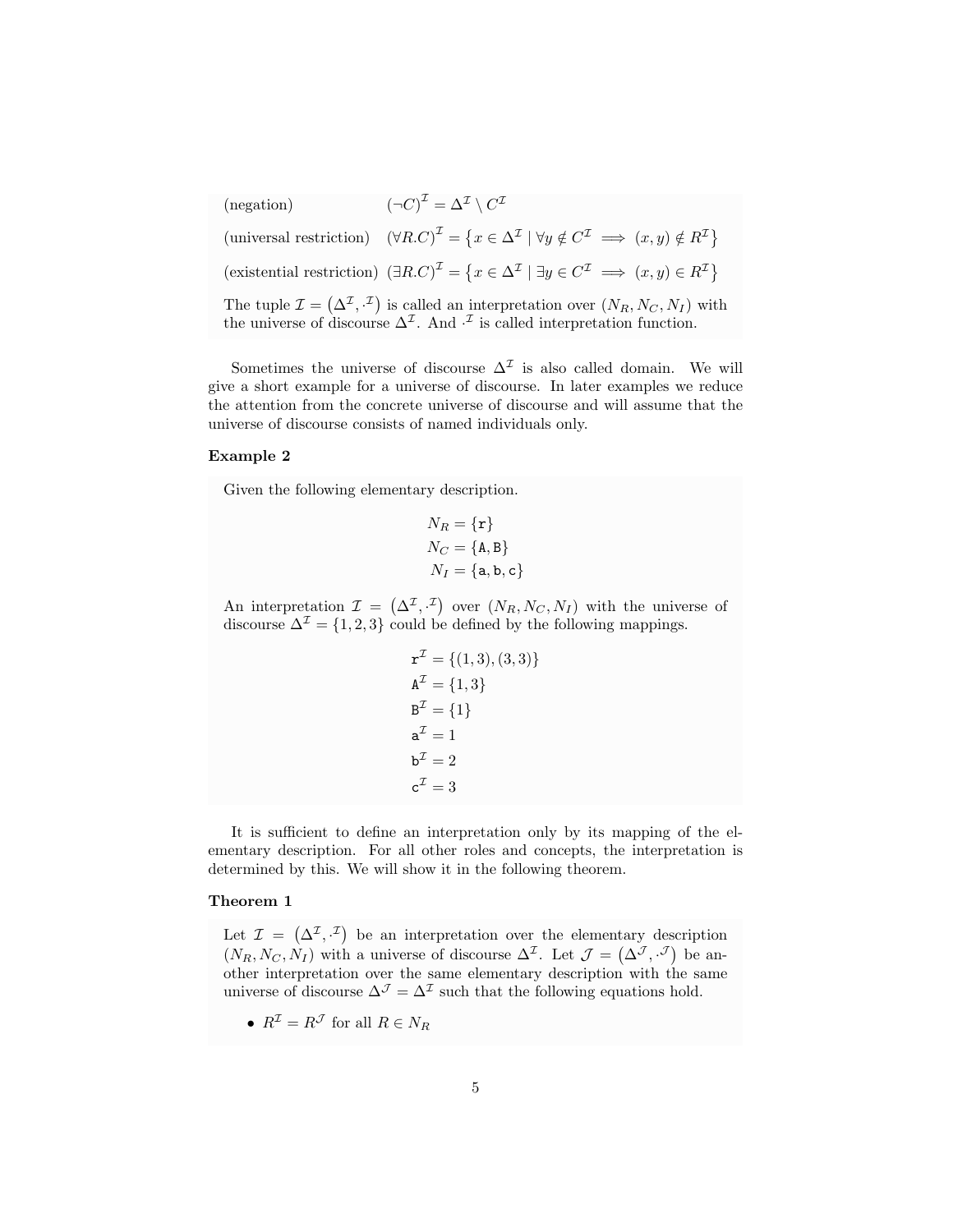•  $C^{\mathcal{I}} = C^{\mathcal{J}}$  for all  $C \in N_C$ 

• 
$$
a^{\mathcal{I}} = a^{\mathcal{J}}
$$
 for all  $a \in N_I$ 

Then 
$$
R^{\mathcal{I}} = R^{\mathcal{J}}
$$
 and  $C^{\mathcal{I}} = C^{\mathcal{J}}$  for all  $R \in \mathbf{R}$  and  $C \in \mathbf{C}$ .

Nevertheless, we will give now a few examples for the interpretation of composite concepts.

# Example 3

Let  $\mathcal{I} = (\Delta^{\mathcal{I}}, \cdot^{\mathcal{I}})$  be the interpretation from example 2 with universe of discourse  $\Delta^{\mathcal{I}}$  and elementary description  $(N_R, N_C, N_I)$ . Then these are some examples for mappings of composite concepts.

$$
(\mathbf{A} \sqcap \mathbf{B})^{\mathcal{I}} = \{1\}
$$

$$
(\mathbf{B} \sqcup \neg \mathbf{A})^{\mathcal{I}} = \{1, 2\}
$$

$$
(\exists \mathbf{r}.\mathbf{A})^{\mathcal{I}} = \{1, 3\}
$$

$$
(\forall \mathbf{r}.(\{\mathbf{a}\} \sqcap \mathbf{B}))^{\mathcal{I}} = \{2\}
$$

Next, we will define a knowledge base (KB). A KB consists of axioms. Terminological axioms express general rules that say something about the general relation of concepts and roles, whereas assertional axioms state which named individuals belong to a certain concept or role.

#### Definition 7: axioms

Let C be a set of concepts. For every two concepts  $C, D \in \mathbb{C}$ , the expression  $C \sqsubseteq D$  is called a general concept inclusion (GCI). A TBox, denoted by T, is a finite set of GCIs, i.e.  $\mathcal{T} \subset \{C \sqsubseteq D \mid C, D \in \mathbb{C}\}\$ . If  $C \sqsubseteq D \in \mathcal{T}$ and  $D \sqsubset C \in \mathcal{T}$  for two concepts  $C, D \in \mathbb{C}$ , we can shortly denote this by  $C \equiv D \in \mathcal{T}$ . Each axiom  $\Phi \in \mathcal{T}$  is called a terminological axiom.

Let  $(N_R, N_C, N_I)$  be an elementary description. Let **R** be the set of roles and C be the set of concepts over that signature. For every individual  $a \in N_I$  and every concept  $C \in \mathbf{C}$ , the expression  $a : C$  is called a concept assertion. For every two individuals  $a, b \in N_I$  and every role  $R \in \mathbf{R}$ , the expression  $(a, b) : R$  is called a role assertion. An ABox, denoted by  $A$ , is a finite set of concept assertions and role assertions, i.e.  $\mathcal{A} \subset \{a : C \mid a \in N_I, C \in \mathbf{C}\} \cup \{(a, b) : R \mid a, b \in N_I, R \in \mathbf{R}\}.$  Each axiom  $\phi \in \mathcal{A}$  is called an assertional axiom.

A tuple  $\mathcal{K} = (\mathcal{T}, \mathcal{A})$  is called a knowledge base (KB), if and only if it consists of a set of terminological axioms (TBox)  $\mathcal T$  and a set of assertional axioms (ABox) A.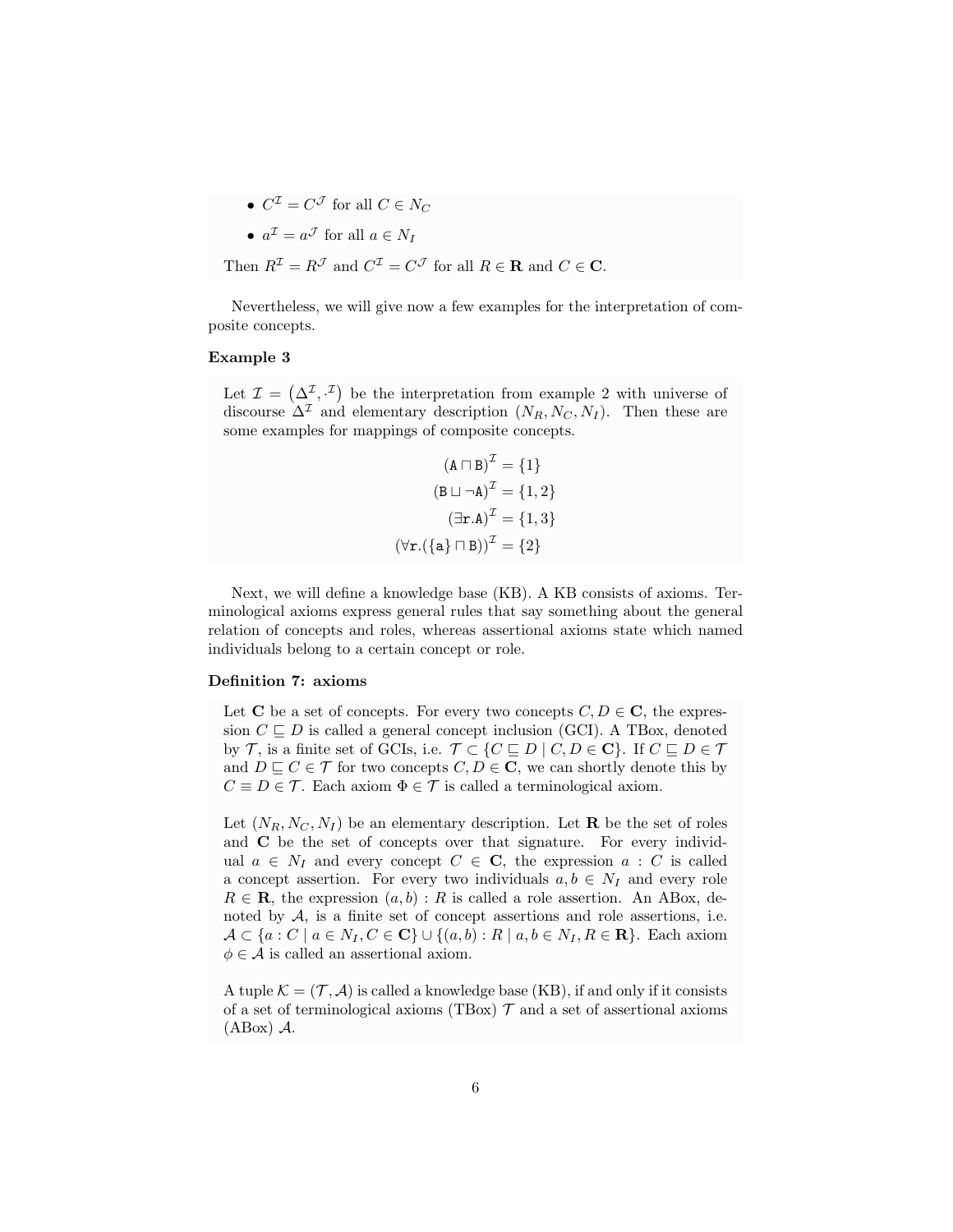We will now give an example for a knowledge base. Notice, that the knowledge base is independent of an interpretation.

# Example 4

Given the following elementary description.

$$
N_R = {\mathbf{r}}
$$
  
\n
$$
N_C = {\text{A,B}}
$$
  
\n
$$
N_I = {\mathbf{a,b,c}}
$$

Then the following is a knowledge base over this elementary description.

$$
\mathcal{T} = \{ \mathbf{B} \subseteq \exists \mathbf{r}.T, \exists \mathbf{r}. \{\mathbf{a}, \mathbf{b}\} \subseteq \bot \}
$$
\n
$$
\exists \mathbf{r}. \{\mathbf{a}, \mathbf{b}\} \subseteq \bot
$$
\n
$$
\} \mathcal{A} = \{ \mathbf{a}: (\mathbf{A} \sqcap \mathbf{B}), \mathbf{b}: (\mathbf{A} \sqcup \mathbf{B}), \mathbf{c}: \forall \mathbf{r}.A, (\mathbf{a}, \mathbf{c}): \mathbf{r}, (\mathbf{c}, \mathbf{c}): \mathbf{r} \}
$$
\n
$$
\mathcal{K} = (\mathcal{T}, \mathcal{A})
$$

A knowledge base is designed to store knowledge about a specific real world domain. To use this knowledge for computational purposes, it should be free of contradictions. If a knowledge base is free of contradictions, we call it consistent. We can not be sure that every information in a consistent knowledge base is correct, but we can say that there must be something wrong in an inconsistent knowledge base. Definition 8 describes the relation between the axioms and the interpretation.

# Definition 8: model

Let  $(N_R, N_C, N_I)$  be an elementary description. Let **R** be the set of roles over that elementary description and let C be the set of concepts over that elementary description. Let  $\mathcal{I} = (\Delta^{\mathcal{I}}, \cdot^{\mathcal{I}})$  be an interpretation over  $(N_R, N_C, N_I).$ 

• Let  $C, D \in \mathbb{C}$  be two concepts. In I holds the general concept inclusion  $C \sqsubseteq D$  (denoted  $\mathcal{I} \models C \sqsubseteq D$ ) if and only if  $C^{\mathcal{I}} \subseteq D^{\mathcal{I}}$ .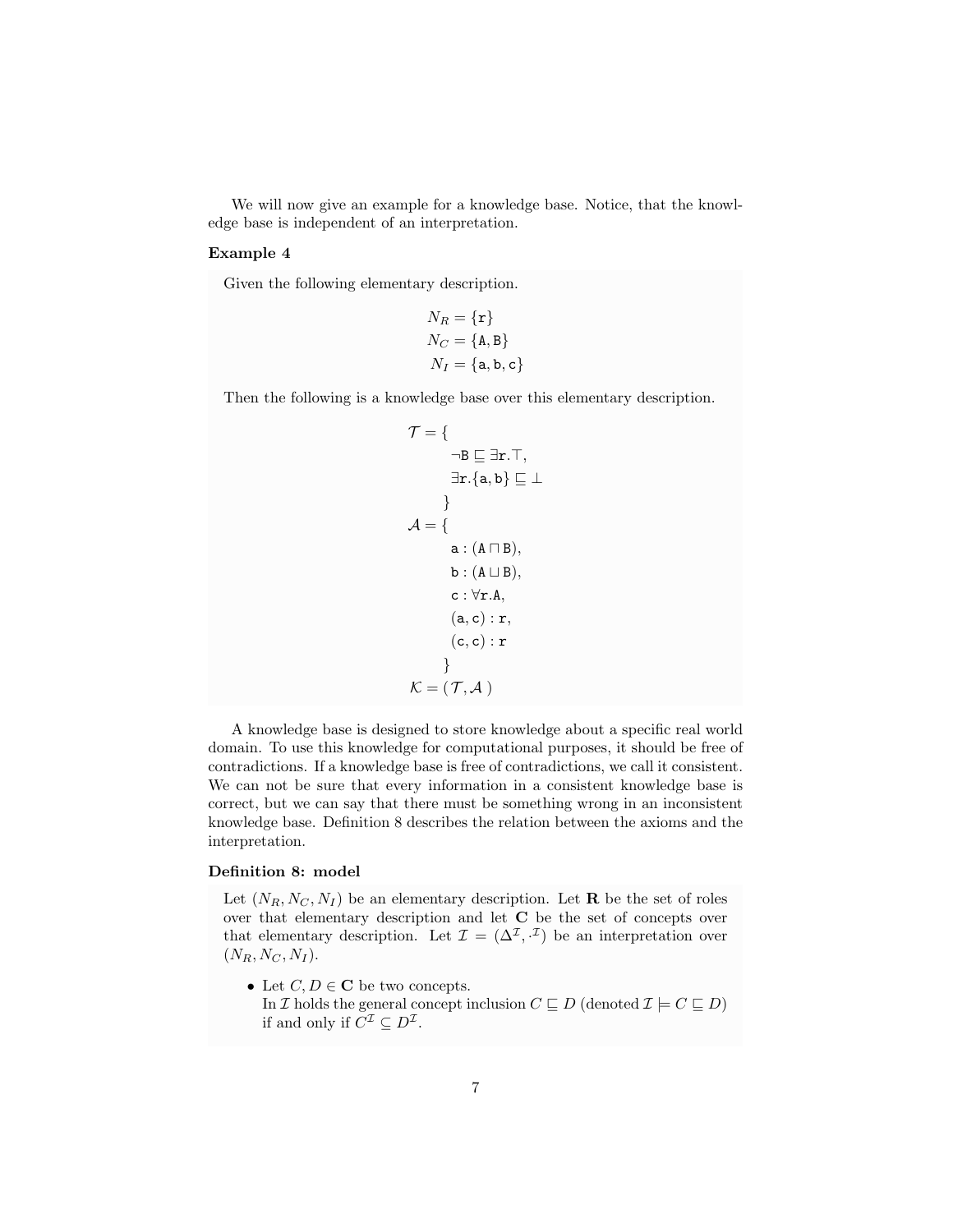- Let  $\mathcal{T} \subset \{C \sqsubseteq D \mid C, D \in \mathbf{C}\}$  be a TBox. In  $\mathcal I$  holds the TBox  $\mathcal T$  (denoted  $\mathcal I \models \mathcal T$ ) if and only if  $\mathcal{I} \models \Phi$  for every GCI  $\Phi \in \mathcal{T}$ .
- Let  $a \in N_I$  be an individual and let  $C \in \mathbb{C}$  be a concept. In  $\mathcal I$  holds the concept assertion  $a : C$  (denoted  $\mathcal I \models a : C$ ) if and only if  $a^{\mathcal{I}} \in C^{\mathcal{I}}$ .
- Let  $a, b \in N_I$  be two individuals and let  $R \in \mathbf{R}$  be a role. In *I* holds the role assertion  $(a, b) : R$  (denoted  $\mathcal{I} \models (a, b) : R$ ) if and only if  $(a^{\mathcal{I}}, b^{\mathcal{I}}) \in R^{\mathcal{I}}$ .
- Let  $A \subset \{a : C \mid a \in N_I, C \in \mathbf{C}\} \cup \{(a, b) : R \mid a, b \in N_I, C \in \mathbf{C}\}\)$ an ABox. In  $\mathcal I$  holds the ABox  $\mathcal A$  (denoted  $\mathcal I \models \mathcal A$ ) if and only if  $\mathcal{I} \models \phi$  for every assertion  $\phi \in \mathcal{A}$ .
- Let  $\mathcal{K} = (\mathcal{T}, \mathcal{A})$  be a knowledge base. In  $\mathcal I$  holds the knowledge base  $\mathcal K$  (denoted  $\mathcal I \models \mathcal K$ ) if and only if  $\mathcal{I} \models \mathcal{T}$  and  $\mathcal{I} \models \mathcal{A}$ .

If  $\mathcal{I} \models \mathcal{K}$ , then  $\mathcal{I}$  is called a model of  $\mathcal{K}$ . If a knowledge base  $\mathcal{K}$  is given and there exists at least one interpretation  $\mathcal I$  such that  $\mathcal I \models \mathcal K$ , then  $\mathcal K$  is called consistent.

The interpretation  $\mathcal I$  from example 2 and 3 is not a model of the knowledge base K from example 4, i.e.  $\mathcal{I} \not\models \mathcal{K}$ . We can see this by looking at the axiom **b** : ( $A \sqcup B$ ). For the interpretation  $\mathcal{I}$  is defined  $\mathbf{b}^{\mathcal{I}} = 2$  and

$$
(A \sqcup B)^{\mathcal{I}} = A^{\mathcal{I}} \cup B^{\mathcal{I}} = \{1, 3\} \cup \{1\} = \{1, 3\}
$$

does not contain 2, so  $\mathbf{b}^{\mathcal{I}} \notin (\mathbf{A} \sqcup \mathbf{B})^{\mathcal{I}}$ .

We will now give an example of another interpretation, that is a model of the knowledge base from example 4. From now on, we will no longer explicitly state the universe of discourse and will always assume that it is equal to the named individuals  $\Delta^{\mathcal{I}} = N_I$ .

# Example 5

Let  $(N_R, N_C, N_I)$  be the elementary description and  $\mathcal{K} = (\mathcal{T}, \mathcal{A})$  be the knowledge base from example 4. Let now  $\mathcal I$  be an interpretation over  $(N_R, N_C, N_I)$  with the following mappings.

$$
\mathbf{r}^{\mathcal{I}} = \{(\mathbf{a}, \mathbf{c}), (\mathbf{c}, \mathbf{c})\}
$$

$$
\mathbf{A}^{\mathcal{I}} = \{\mathbf{a}, \mathbf{c}\}
$$

$$
\mathbf{B}^{\mathcal{I}} = \{\mathbf{a}, \mathbf{b}\}
$$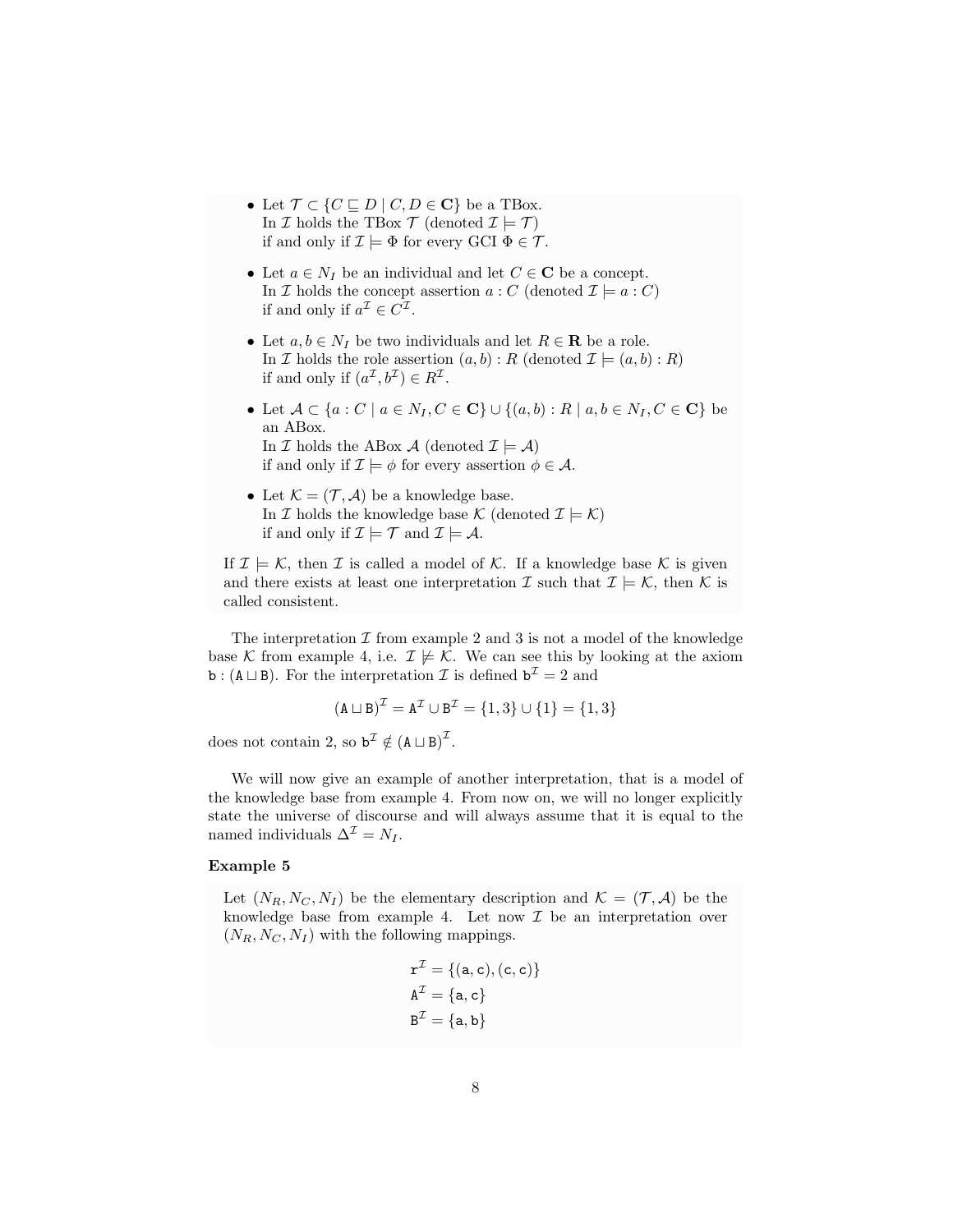We will now show that  $\mathcal{I} \models \mathcal{K}$  by showing that  $\mathcal{I} \models \Phi$  for each axiom  $\Phi \in \mathcal{T}$  and then showing that  $\mathcal{I} \models \phi$  for each axiom  $\phi \in \mathcal{A}$ .

$$
(\neg B)^{\mathcal{I}} = \{c\} \subseteq \{a, c\} = (\exists r. \top)^{\mathcal{I}}
$$

$$
(\exists r. \{a, b\})^{\mathcal{I}} = \emptyset \subseteq \emptyset = (\bot)^{\mathcal{I}}
$$

$$
a \in \{a\} = (A \sqcap B)^{\mathcal{I}}
$$

$$
b \in \{a, b, c\} = (A \sqcup B)^{\mathcal{I}}
$$

$$
c \in \{a, b, c\} = (\forall r.A)^{\mathcal{I}}
$$

$$
(a, c) \in \{(a, c), (c, c)\} = r^{\mathcal{I}}
$$

$$
(c, c) \in \{(a, c), (c, c)\} = r^{\mathcal{I}}
$$

Notice that we didn't show how we found this interpretation that models the given knowledge base. In general it is easier to just determine if a given KB is consistent or not than to explicitly find a concrete interpretation that models it [1].

There exist several algorithms to either determine if an interpretation models a knowledge base or to compute an interpretation from a given knowledge base that is a model for it. With those algorithms, i.e. tableau algorithm, the consistency of a knowledge base is determinable. For further details about programs see [9].

Another important task for knowledge bases is to infer new knowledge, that is stored only implicitly in the KB. As for the consistency, there exist a lot of algorithms for inference. We will not explain these algorithms here and refer to [27].

# Definition 9: inference

Let  $(N_R, N_C, N_I)$  be an elementary description. Let **R** be the set of roles over that elementary description and let C be the set of concepts over that elementary description. Let  $\mathcal{K} = (\mathcal{T}, \mathcal{A})$  be a consistent knowledge base.

A terminological axiom  $\Phi \in \{C \sqsubseteq D \mid C, D \in \mathbf{C}\}\$ is a logical consequence of K, denoted by  $\mathcal{K} \models \Phi$ , if and only if for all  $\mathcal{I} \models \mathcal{K}$  also  $\mathcal{I} \models (\mathcal{T} \cup {\Phi}, \mathcal{A})$ .

An assertional axiom  $\phi \in \{a : C \mid a \in N_I, C \in \mathbf{C}\} \cup \{(a, b) : R \mid a, b \in \mathbf{C}\}\$  $N_I, C \in \mathbf{C}$  is a logical consequence of K, denoted by  $\mathcal{K} \models \phi$ , if and only if for all  $\mathcal{I} \models \mathcal{K}$  also  $\mathcal{I} \models (\mathcal{T}, \mathcal{A} \cup \{\phi\}).$ 

Notice that you could infer anything from an inconsistent knowledge base, because there is no interpretation that models the knowledge base, thus there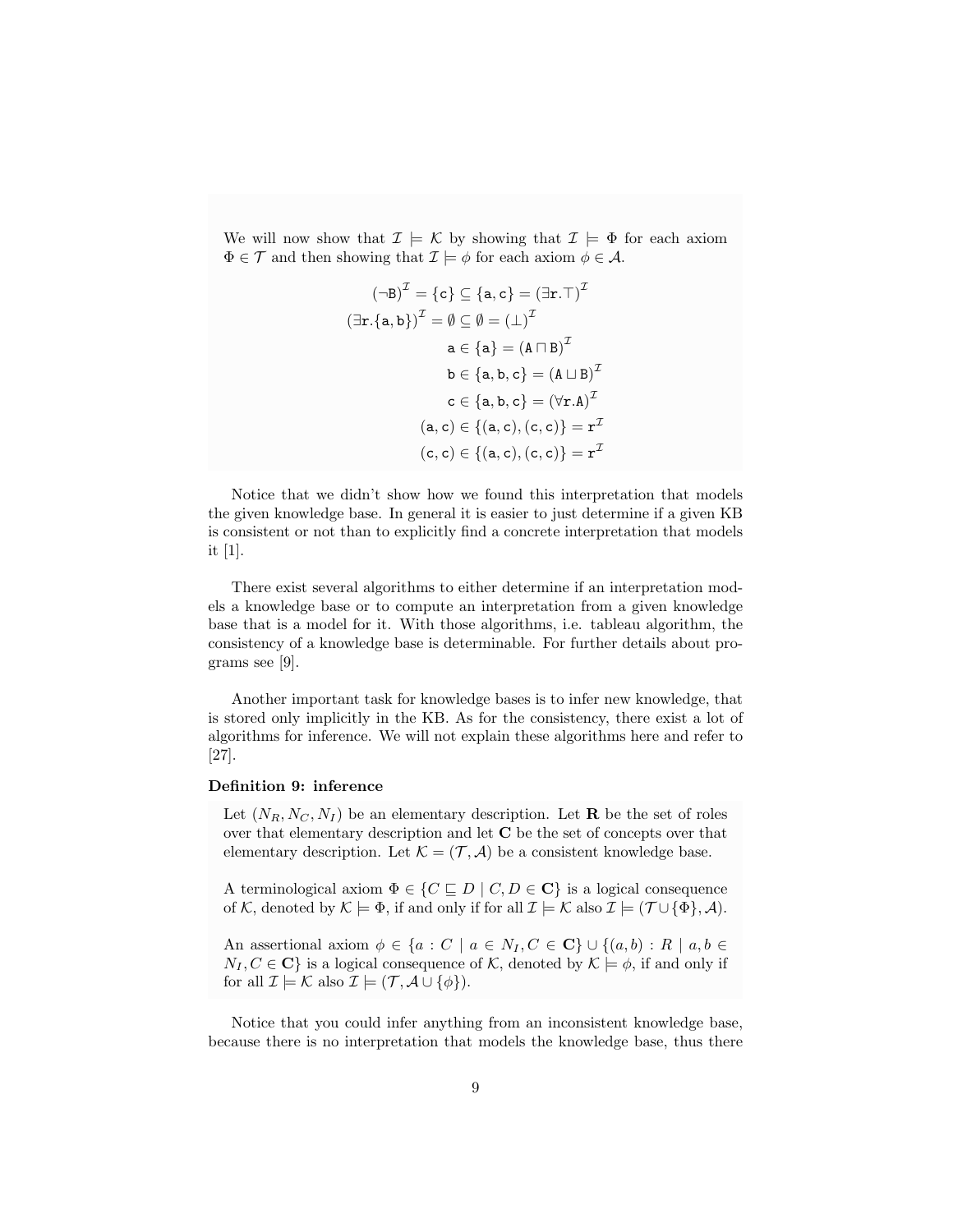is no interpretation that models the knowledge base with any additional axiom. Instead, one can choose consistent subsets of knowledge bases and infer on them.

We will now give some examples of inferred knowledge that could be gained from the knowledge base introduced in example 4. We will not do this in an algorithmic way, but only explain the plausibility of those logical consequences.

# Example 6

Let  $(N_R, N_C, N_I)$  be the elementary description and  $\mathcal{K} = (\mathcal{T}, \mathcal{A})$  be the knowledge base from example 4. Then the following axioms are inferable.

$$
\begin{aligned} \mathtt{a}: (\mathtt{A} \sqcap \mathtt{B}) &\models \mathtt{a}: \mathtt{A} \\ \mathtt{a}: (\mathtt{A} \sqcap \mathtt{B}) &\models \mathtt{a}: \mathtt{B} \\ \mathtt{\{c}: \forall \mathtt{r}.\mathtt{A}, (\mathtt{c}, \mathtt{c}): \mathtt{r}\} &\models \mathtt{c}: \mathtt{A} \end{aligned}
$$

The first two logical consequences are obvious. The third requires a bit more consideration. The axiom  $c : \forall r.A$  states that for all tuples  $(c, x) : r$ , it must also be  $x : A$ . And hence, since  $(c, c) : r$ , it must also be c : A. There are other consequences derivable from the given knowledge base. Since  $\exists$ **r**.{a, b}  $\subseteq$  ⊥, there can not exist a tuple  $(x, y)$  : **r** with  $y \neq c$ . We will show more logical consequences of this knowledge base in example 8.

This section gave a short overview about classical description logics. The next sections will extend this approach with the management of uncertainty and vagueness respectively.

# 3 Uncertainty Theory

Description logics can be enriched with the management of uncertainty. An axiom is uncertain, if it is unknown whether the axiom is correct or wrong, but one can state a certain probability or at least a range of trust. There are a lot of different modeling approaches for uncertainty theory such as probabilistic logic and possibilistic logic. And there are also different algorithms to optimize reasoning or other tasks in specific cases. [15] We will not take into account each of them, but sometimes remark a hint to other possibilities of handling a certain problem.

In this section, we give an introduction only to probabilistic logics with a probabilistic distribution of worlds. That is, each axiom gets assigned a certain probability to be true (and false otherwise).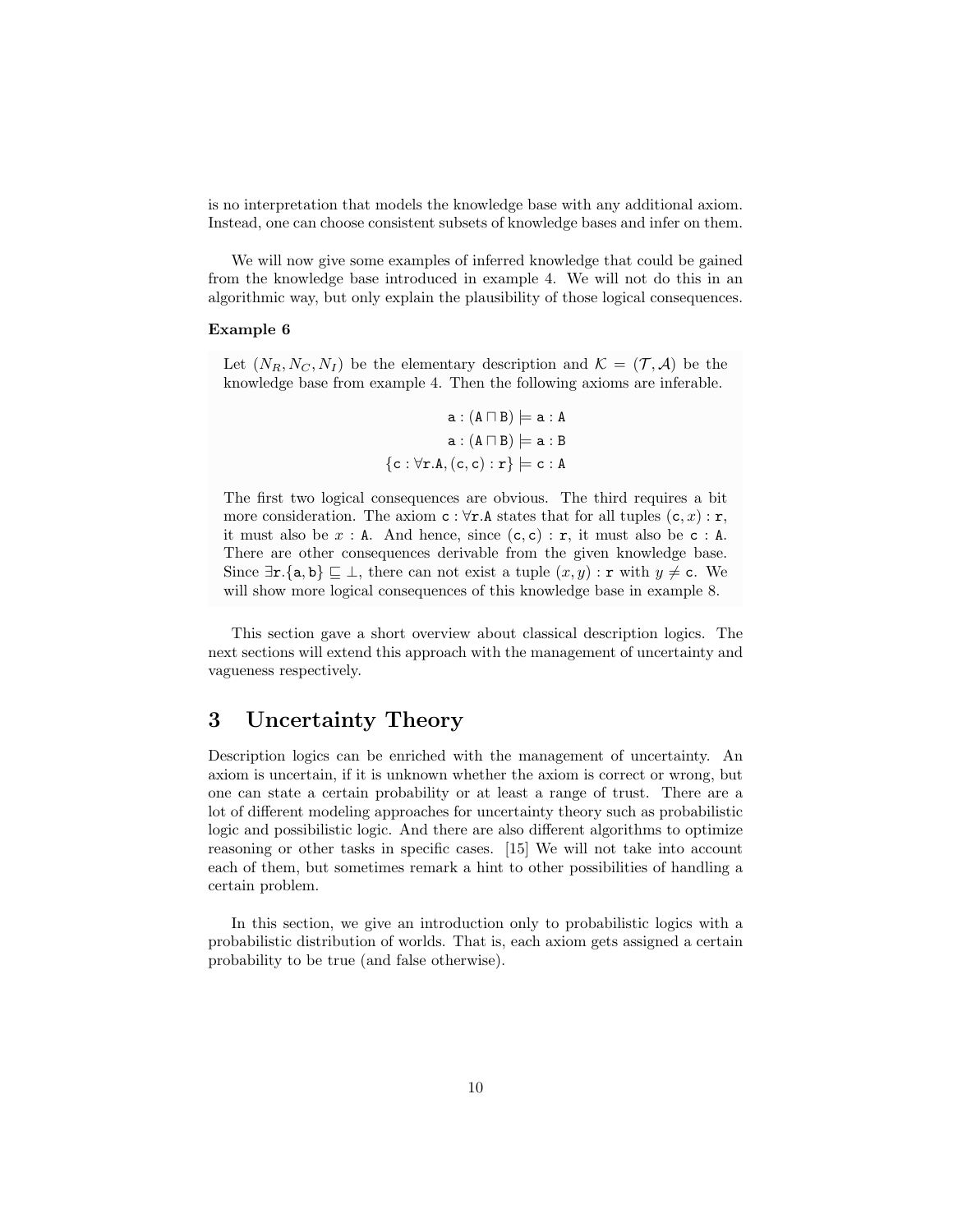# Definition 10: possible worlds

Let  $(N_R, N_C, N_I)$  be an elementary description. In uncertainty theory, for a fixed universe of discourse (we will assume  $N_I$  as the universe of discourse), an interpretation is called a possible world. The set of all possible worlds is denoted by I.

 $I := \{ \mathcal{I} \mid \mathcal{I} \text{ is an interpretation over } (N_R, N_C, N_I) \}$ 

A mapping  $\pi : I \to [0, 1]$  with

$$
\sum_{\mathcal{I}\in\mathbf{I}}\pi(\mathcal{I})=1
$$

is called a probability distribution of possible worlds over  $(N_R, N_C, N_I)$ .

Notice that the definition of  $\pi$  is not dependent on a given interpretation or knowledge base, only an elementary description is necessary. We will later introduce an uncertain knowledge base to restrict  $\pi$ .

 $\sum_{\mathcal{I}\in\mathbf{I}} \pi(\mathcal{I}) = 1$  is replaced by  $\max_{\mathcal{I}\in\mathbf{I}} \pi(\mathcal{I}) = 1$ . With that constraint, one gets Sometimes  $\pi$  is not defined as a probability distribution and the constraint a possibility value for each world to be the true one [8].

Notice also that the amount of possible worlds is increasing exponentially and even for the very small example from the previous section, there are  $2^{15}$ . But at least it is a finite number. Nevertheless, the computation of all worlds is not possible for practical issues. For optimization tasks we refer to [10].

# Theorem 2

Let  $(N_R, N_C, N_I)$  be an elementary description. Let **I** be the set of all possible worlds.

$$
|\mathbf{I}| = 2^{|N_I| \cdot |N_I| \cdot |N_R|} \cdot 2^{|N_I| \cdot |N_C|}
$$

This theorem is easy to validate, because for each named concept there are  $|N_I|$  individuals that could either be part of the concept or not. And for each named role there are  $|N_I| \cdot |N_I|$  pairs of individuals that could either be part of the role or not.

In uncertainty theory, axioms are affixed with a value that describes the probability of the axiom to be true. In probabilistic logic, this is only a single value. In possibilistic logic, this is a range of values. And there exist other many-valued logics to denote different notions of probability [16]. In this paper, we restrain uncertainty theory to probabilistic logic, where only probabilistic constraints are added to axioms. Such a constraint states that an axiom is true with a certain probability and false otherwise.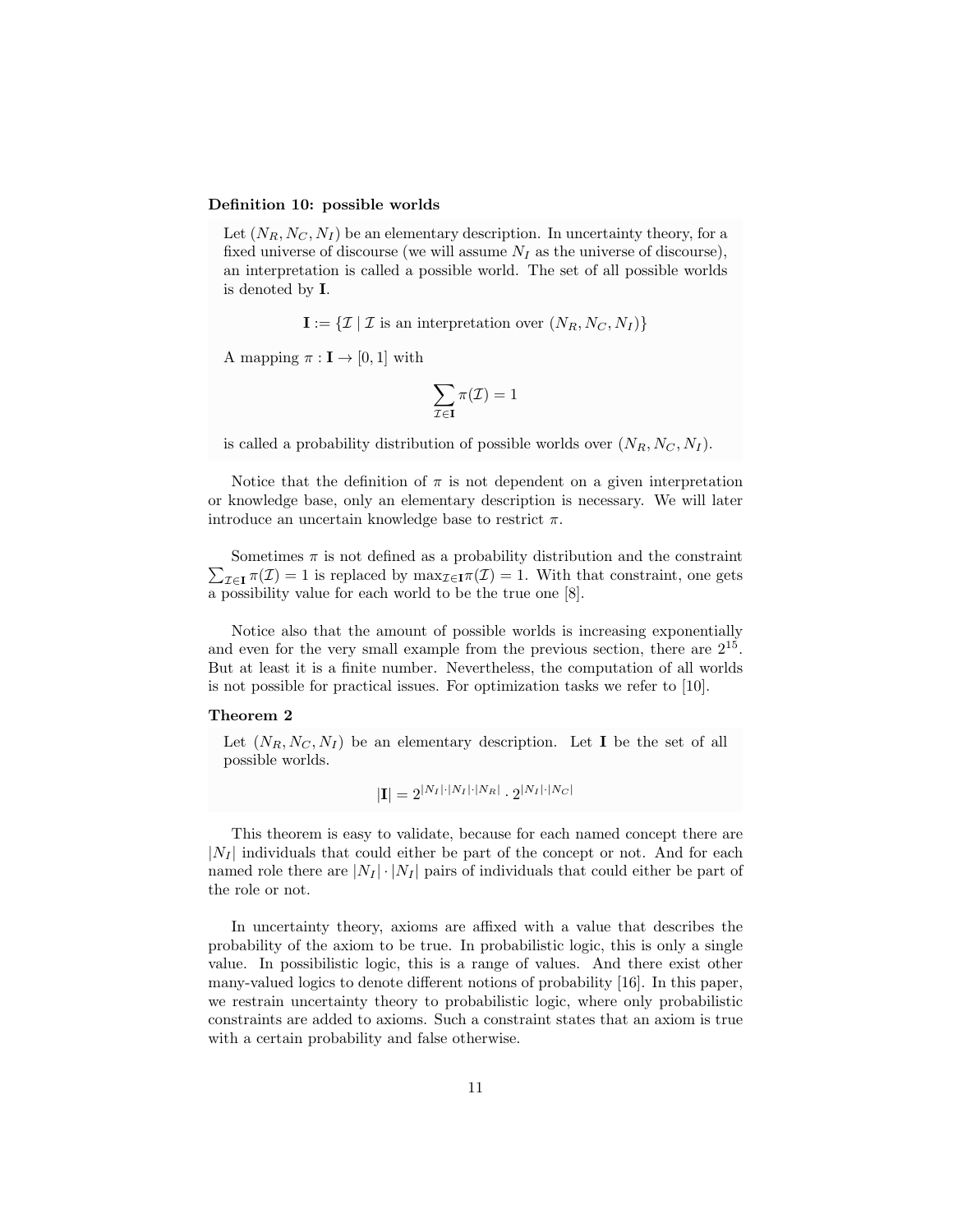# Definition 11: uncertain axioms

Let C be a set of concepts. For every two concepts  $C, D \in \mathbb{C}$  and every  $p \in [0, 1]$ , the expression  $Pr(C \subseteq D) = p$  is called a probabilistic concept inclusion (PrCI). An uncertain TBox, denoted by  $\mathcal{T}_U$ , is a finite set of PrCIs.

$$
\mathcal{T}_{\mathcal{U}} \subset \{ Pr(C \sqsubseteq D) = p \mid C, D \in \mathbf{C}, p \in [0, 1] \}
$$

Each axiom  $\Phi \in \mathcal{T}_\mathcal{U}$  is called an uncertain terminological axiom.

Let  $(N_R, N_C, N_I)$  be an elementary description. Let **R** be the set of roles and C be the set of concepts over that elementary description. For every individual  $a \in N_I$ , every concept  $C \in \mathbf{C}$  and every  $p \in [0,1]$ , the expression  $Pr(a : C) = p$  is called a probabilistic concept assertion. For every two individuals  $a, b \in N_I$ , every role  $R \in \mathbf{R}$  and every  $p \in [0, 1]$ , the expression  $Pr((a, b) : R) = p$  is called a probabilistic role assertion. An uncertain ABox, denoted by  $\mathcal{A}_{\mathcal{U}}$ , is a finite set of probabilistic concept and role assertions.

$$
\mathcal{A}_{\mathcal{U}} \subset \{ Pr(a : C) = p \mid a \in N_I, C \in \mathbf{C}, p \in [0, 1] \} \cup \{ Pr((a, b) : R) = p \mid a, b \in N_I, R \in \mathbf{R}, p \in [0, 1] \}
$$

Each axiom  $\phi \in \mathcal{A}$  is called an uncertain assertional axiom.

A tuple  $\mathcal{K}_{\mathcal{U}} = (\mathcal{T}_{\mathcal{U}}, \mathcal{A}_{\mathcal{U}})$  is called an uncertain knowledge base (KB), if and only if it consists of a set of uncertain terminological axioms  $\mathcal{T}_U$  and a set of uncertain assertional axioms  $A_{\mathcal{U}}$ .

We will now reuse the knowledge base from example 4, re-define it under uncertainty theory and add some further axioms.

# Example 7

Let  $(N_R, N_C, N_I)$  be the following elementary description.

$$
N_R = {\mathbf{r}}
$$
  
\n
$$
N_C = {\text{A,B}}
$$
  
\n
$$
N_I = {\text{a,b,c}}
$$

Then this is an uncertain knowledge base.

$$
\mathcal{T}_\mathcal{U} = \{ \nPr(\neg B \sqsubseteq \exists \mathbf{r}.\top) = 1, \nPr(\exists \mathbf{r}.\{\mathbf{a}, \mathbf{b}\} \sqsubseteq \bot) = 1, \nPr(\mathbf{A} \sqsubseteq \mathbf{B}) = 0.2
$$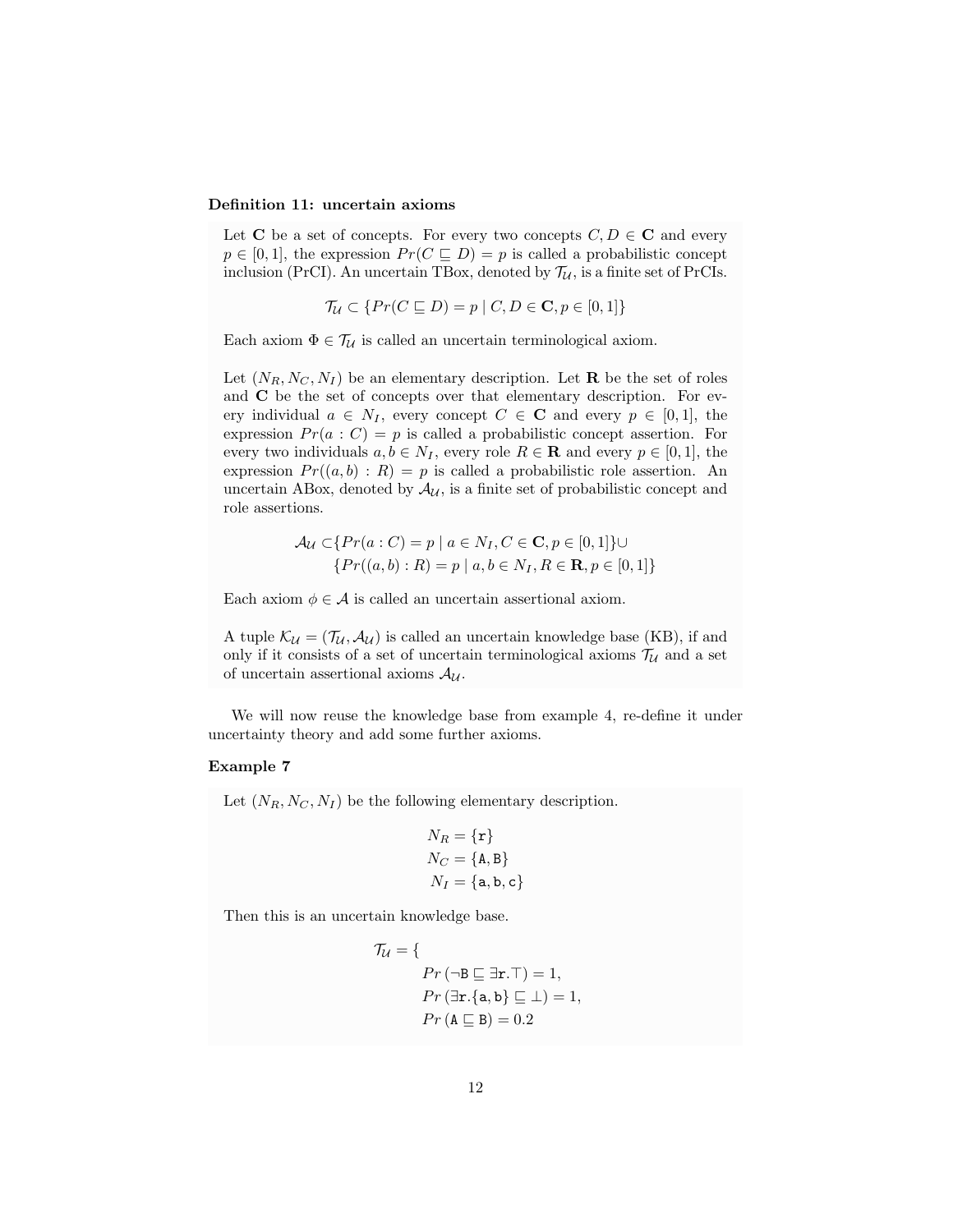$$
\mathcal{A}_{\mathcal{U}} = \{ \nPr (\mathbf{a} : (\mathbf{A} \cap \mathbf{B})) = 1, \nPr (\mathbf{b} : (\mathbf{A} \sqcup \mathbf{B})) = 1, \nPr (\mathbf{c} : \forall \mathbf{r}.\mathbf{A}) = 1, \nPr (\mathbf{c} : \mathbf{B}) = 0.3, \nPr ((\mathbf{a}, \mathbf{c}) : \mathbf{r}) = 1, \nPr ((\mathbf{b}, \mathbf{c}) : \mathbf{r}) = 0.1, \nPr ((\mathbf{c}, \mathbf{c}) : \mathbf{r}) = 1
$$
\n
$$
\} \n\mathcal{K}_{\mathcal{U}} = (\mathcal{T}_{\mathcal{U}}, \mathcal{A}_{\mathcal{U}})
$$

So as in classical description logic, we want to know now, if a given uncertain knowledge base is consistent. Therefore we have to find a probability distribution of the possible worlds that models all the given axioms. In a probability distribution of possible worlds holds an axiom, if the sum of the probabilities for the worlds that model the axiom is equal to the probability stated in the axiom.

# Definition 12: uncertain model

Let  $(N_R, N_C, N_I)$  be an elementary description. Let **R** be the set of roles over that elementary description and let C be the set of concepts over that elementary description. Let  $\pi : I \to [0,1]$  be a probability distribution of worlds over  $(N_R, N_C, N_I)$ .

- Let  $C, D \in \mathbb{C}$  be two concepts and  $p \in [0, 1]$ . In  $\pi$  holds a PrCI (denoted  $\pi \models Pr(C \sqsubseteq D) = p$ ) if and only if  $\sum_{\mathcal{I} \models C \sqsubseteq D} \pi(\mathcal{I}) = p$ .
- Let  $\mathcal{T}_\mathcal{U}$  be an uncertain TBox. In  $\pi$  holds  $\mathcal{T}_{\mathcal{U}}$  (denoted  $\pi \models \mathcal{T}_{\mathcal{U}}$ ) if and only if  $\pi \models \Phi$  for every probabilistic concept inclusion  $\Phi \in \mathcal{T}_u$ .
- Let  $a \in N_I$  be an individual,  $C \in \mathbb{C}$  be a concept and  $p \in [0,1]$ . In  $\pi$  holds a pr. concept assertion (denoted  $\pi \models Pr(a : C) = p$ ) if and only if  $\sum_{\mathcal{I} \models a:C} \pi(\mathcal{I}) = p$ .
- Let  $a, b \in N_I$  be two individuals,  $R \in \mathbf{R}$  be a role and  $p \in [0, 1]$ . In  $\pi$  holds a pr. role assertion (denoted  $\pi \models Pr((a, b) : R) = p$ ) if and only if  $\sum_{\mathcal{I} \models (a,b):R} \pi(\mathcal{I}) = p$ .
- $\bullet\,$  Let  $\mathcal{A}_{\mathcal{U}}$  be an uncertain ABox. In  $\pi$  holds  $\mathcal{A}_{\mathcal{U}}$  (denoted  $\pi \models \mathcal{A}_{\mathcal{U}}$ )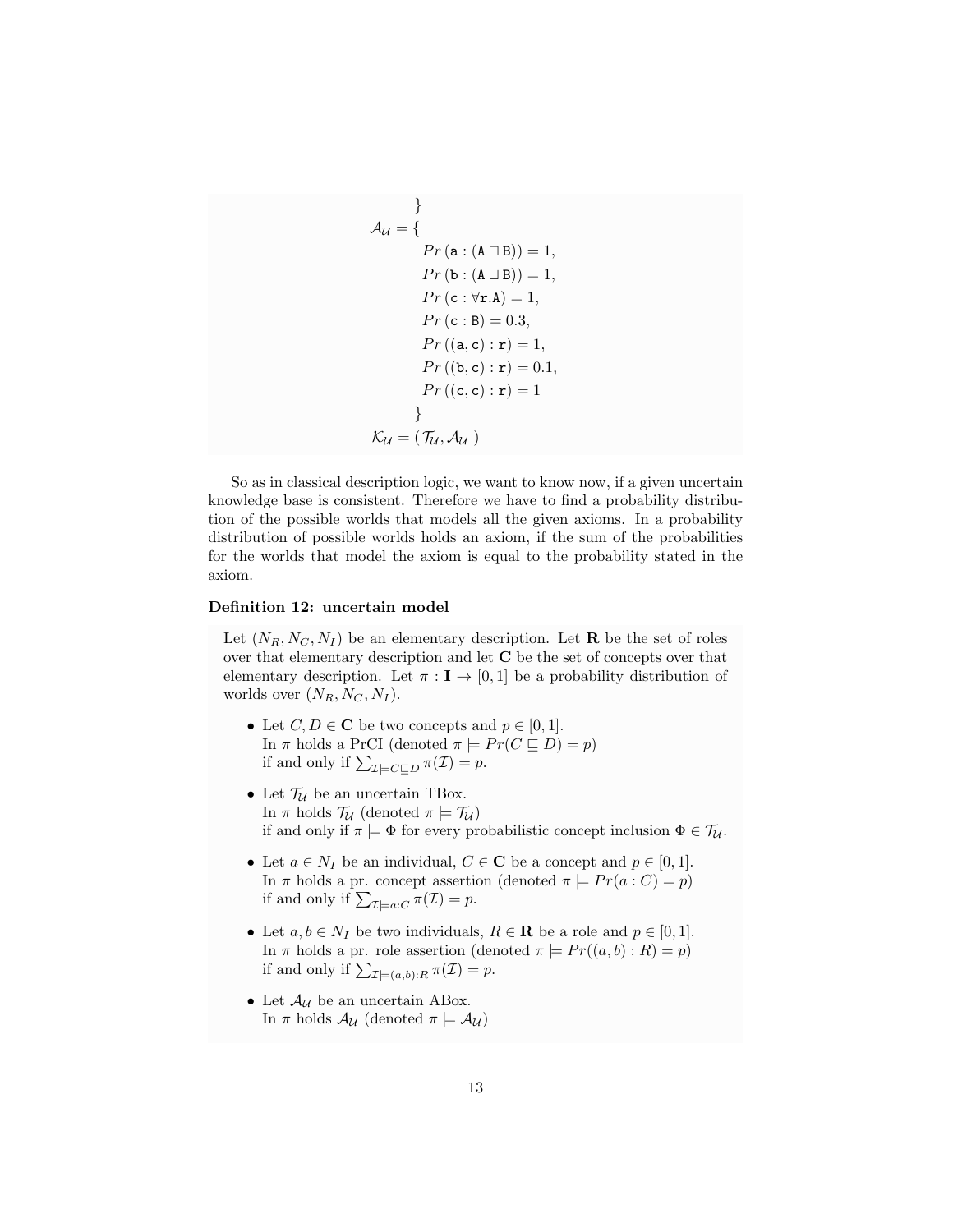if and only if  $\pi \models \phi$  for every probabilistic concept and role assertion  $\phi \in \mathcal{A}_{\mathcal{U}}$ .

• Let  $\mathcal{K}_{\mathcal{U}} = (\mathcal{T}_{\mathcal{U}}, \mathcal{A}_{\mathcal{U}})$  be an uncertain knowledge base. In  $\pi$  holds the uncertain knowledge base (denoted  $\pi \models \mathcal{K}_{\mathcal{U}}$ ) if and only if  $\pi \models \mathcal{T}_\mathcal{U}$  and  $\pi \models \mathcal{A}_\mathcal{U}$ .

If  $\pi \models \mathcal{K}_{\mathcal{U}}$ , then  $\pi$  is called an uncertain model of  $\mathcal{K}_{\mathcal{U}}$ . If an uncertain knowledge base  $\mathcal{K}_{\mathcal{U}}$  is given and there exists at least one probability distribution of worlds  $\pi$  such that  $\pi \models \mathcal{K}_{\mathcal{U}}$  and  $\sum_{\mathcal{I} \in \mathbf{I}} \pi(\mathcal{I}) = 1$ , then  $\mathcal{K}_{\mathcal{U}}$  is called consistent.

For other logics, such as probabilistic logic, this definition is slightly different. For example,  $\sum_{\mathcal{I} \models C \sqsubseteq D} \pi(\mathcal{I}) \geq p$  or even  $\max_{\mathcal{I} \models C \sqsubseteq D} \pi(\mathcal{I}) \geq p$  could be alternative conditions for concept inclusions.

We will now show that the uncertain knowledge base from example 7 is consistent. We will do this by stating a probability distribution of worlds and showing that it models the uncertain knowledge base. We will explain how to find such a probability distribution afterwards.

# Example 8

Let  $(N_R, N_C, N_I)$  be the elementary description and  $\mathcal{K}_{\mathcal{U}} = (\mathcal{T}_{\mathcal{U}}, \mathcal{A}_{\mathcal{U}})$  be the knowledge base from example 7. Let  $\mathcal{I}_1, \mathcal{I}_2$  and  $\mathcal{I}_3$  be three interpretations over  $(N_R, N_C, N_I)$  with the following mappings.

$$
\mathbf{r}^{\mathcal{I}_1} = \{(\mathbf{a}, \mathbf{c}), (\mathbf{b}, \mathbf{c}), (\mathbf{c}, \mathbf{c})\}
$$
\n
$$
\mathbf{A}^{\mathcal{I}_1} = \{\mathbf{a}, \mathbf{b}, \mathbf{c}\}
$$
\n
$$
\mathbf{B}^{\mathcal{I}_1} = \{\mathbf{a}, \mathbf{c}\}
$$
\n
$$
\mathbf{r}^{\mathcal{I}_2} = \{(\mathbf{a}, \mathbf{c}), (\mathbf{c}, \mathbf{c})\}
$$
\n
$$
\mathbf{A}^{\mathcal{I}_2} = \{\mathbf{a}, \mathbf{b}, \mathbf{c}\}
$$
\n
$$
\mathbf{B}^{\mathcal{I}_2} = \{\mathbf{a}, \mathbf{b}, \mathbf{c}\}
$$
\n
$$
\mathbf{r}^{\mathcal{I}_3} = \{(\mathbf{a}, \mathbf{c}), (\mathbf{c}, \mathbf{c})\}
$$
\n
$$
\mathbf{A}^{\mathcal{I}_3} = \{\mathbf{a}, \mathbf{b}, \mathbf{c}\}
$$
\n
$$
\mathbf{B}^{\mathcal{I}_3} = \{\mathbf{a}, \mathbf{b}\}
$$

We let  $\pi : I \to [0,1]$  now be the distribution of worlds with  $\pi(\mathcal{I}_1) = 0.1$ ,  $\pi(\mathcal{I}_2) = 0.2$ ,  $\pi(\mathcal{I}_3) = 0.7$  and  $\pi(\mathcal{I}) = 0$  for all other interpretations  $\mathcal{I} \in \mathbf{I} \setminus \{\mathcal{I}_1, \mathcal{I}_2, \mathcal{I}_3\}.$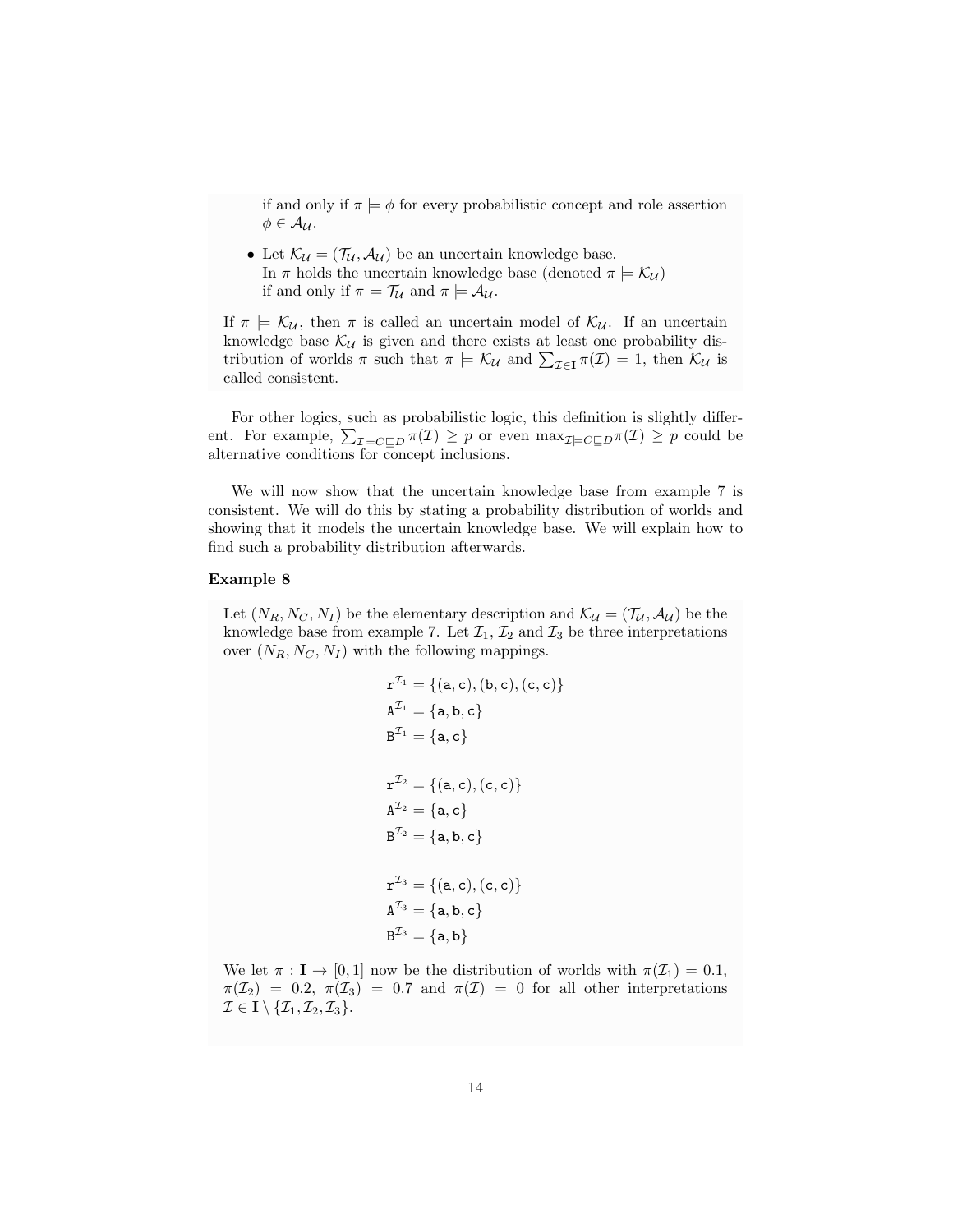We will show that  $\pi \models \mathcal{K}_{\mathcal{U}}$ . First of all,  $\pi$  is a probability distribution since  $0.1 + 0.2 + 0.7 = 1$ , i.e.  $\sum_{\mathcal{I} \in \mathbf{I}} \pi(\mathcal{I}) = 1$ . And now we will show that in  $\pi$ holds each axiom of the given uncertain knowledge base  $\mathcal{K}_{\mathcal{U}}$ , i.e. the sum of probabilities of  $\pi$  for all the interpretations that model the axiom must be equal to the probability  $p$  of the axiom. We will only explain the details for the uncertain axioms with a probability  $p < 1$ , where we really have an uncertainty in the axiom. We will ignore all the possible worlds with  $\pi(\mathcal{I}) = 0$  since they don't contribute to the sums. The previous section shows how to prove if an interpretation models a (not uncertain) axiom, so we won't explain this again for each axiom, but only for those with a probability  $p < 1$ .

$$
\mathcal{I}_1 \models \neg B \sqsubseteq \exists \mathbf{r}. \top, \quad \mathcal{I}_2 \models \neg B \sqsubseteq \exists \mathbf{r}. \top, \quad \mathcal{I}_3 \models \neg B \sqsubseteq \exists \mathbf{r}. \top
$$

$$
\implies \sum_{\mathcal{I} \models \neg B \sqsubseteq \exists \mathbf{r}. \top} \pi(\mathcal{I}) = \pi(\mathcal{I}_1) + \pi(\mathcal{I}_2) + \pi(\mathcal{I}_3) = 1
$$

$$
\mathcal{I}_1 \models \exists \mathbf{r}. \{\mathbf{a}, \mathbf{b}\} \sqsubseteq \bot, \quad \mathcal{I}_2 \models \exists \mathbf{r}. \{\mathbf{a}, \mathbf{b}\} \sqsubseteq \bot, \quad \mathcal{I}_3 \models \exists \mathbf{r}. \{\mathbf{a}, \mathbf{b}\} \sqsubseteq \bot
$$

$$
\implies \sum_{\mathcal{I} \models \exists \mathbf{r}. \{\mathbf{a}, \mathbf{b}\} \sqsubseteq \bot} \pi(\mathcal{I}) = \pi(\mathcal{I}_1) + \pi(\mathcal{I}_2) + \pi(\mathcal{I}_3) = 1
$$

$$
A^{\mathcal{I}_1} = \{a, b, c\} \not\subseteq \{a, c\} = B^{\mathcal{I}_1} \implies \mathcal{I}_1 \not\models A \sqsubseteq B
$$
\n
$$
A^{\mathcal{I}_2} = \{a, c\} \subseteq \{a, b, c\} = B^{\mathcal{I}_2} \implies \mathcal{I}_2 \models A \sqsubseteq B
$$
\n
$$
A^{\mathcal{I}_3} = \{a, b, c\} \not\subseteq \{a, b\} = B^{\mathcal{I}_3} \implies \mathcal{I}_3 \not\models A \sqsubseteq B
$$
\n
$$
\implies \sum_{\mathcal{I} \models A \sqsubseteq B} \pi(\mathcal{I}) = \pi(\mathcal{I}_2) = 0.2
$$

$$
\mathcal{I}_1 \models \mathbf{a} : (\mathbf{A} \sqcap \mathbf{B}), \quad \mathcal{I}_2 \models \mathbf{a} : (\mathbf{A} \sqcap \mathbf{B}), \quad \mathcal{I}_3 \models \mathbf{a} : (\mathbf{A} \sqcap \mathbf{B})
$$

$$
\implies \sum_{\mathcal{I} \models \mathbf{a}: (\mathbf{A} \sqcap \mathbf{B})} \pi(\mathcal{I}) = \pi(\mathcal{I}_1) + \pi(\mathcal{I}_2) + \pi(\mathcal{I}_3) = 1
$$

$$
\mathcal{I}_1 \models b : (A \sqcup B), \quad \mathcal{I}_2 \models b : (A \sqcup B), \quad \mathcal{I}_3 \models b : (A \sqcup B)
$$

$$
\implies \sum_{\mathcal{I} \models b : (A \sqcup B)} \pi(\mathcal{I}) = \pi(\mathcal{I}_1) + \pi(\mathcal{I}_2) + \pi(\mathcal{I}_3) = 1
$$

$$
\mathcal{I}_1 \models c : \forall \mathbf{r}.\mathbf{A}, \quad \mathcal{I}_2 \models c : \forall \mathbf{r}.\mathbf{A}, \quad \mathcal{I}_3 \models c : \forall \mathbf{r}.\mathbf{A}
$$
\n
$$
\implies \sum_{\mathcal{I} \models c : \forall \mathbf{r}.\mathbf{A}} \pi(\mathcal{I}) = \pi(\mathcal{I}_1) + \pi(\mathcal{I}_2) + \pi(\mathcal{I}_3) = 1
$$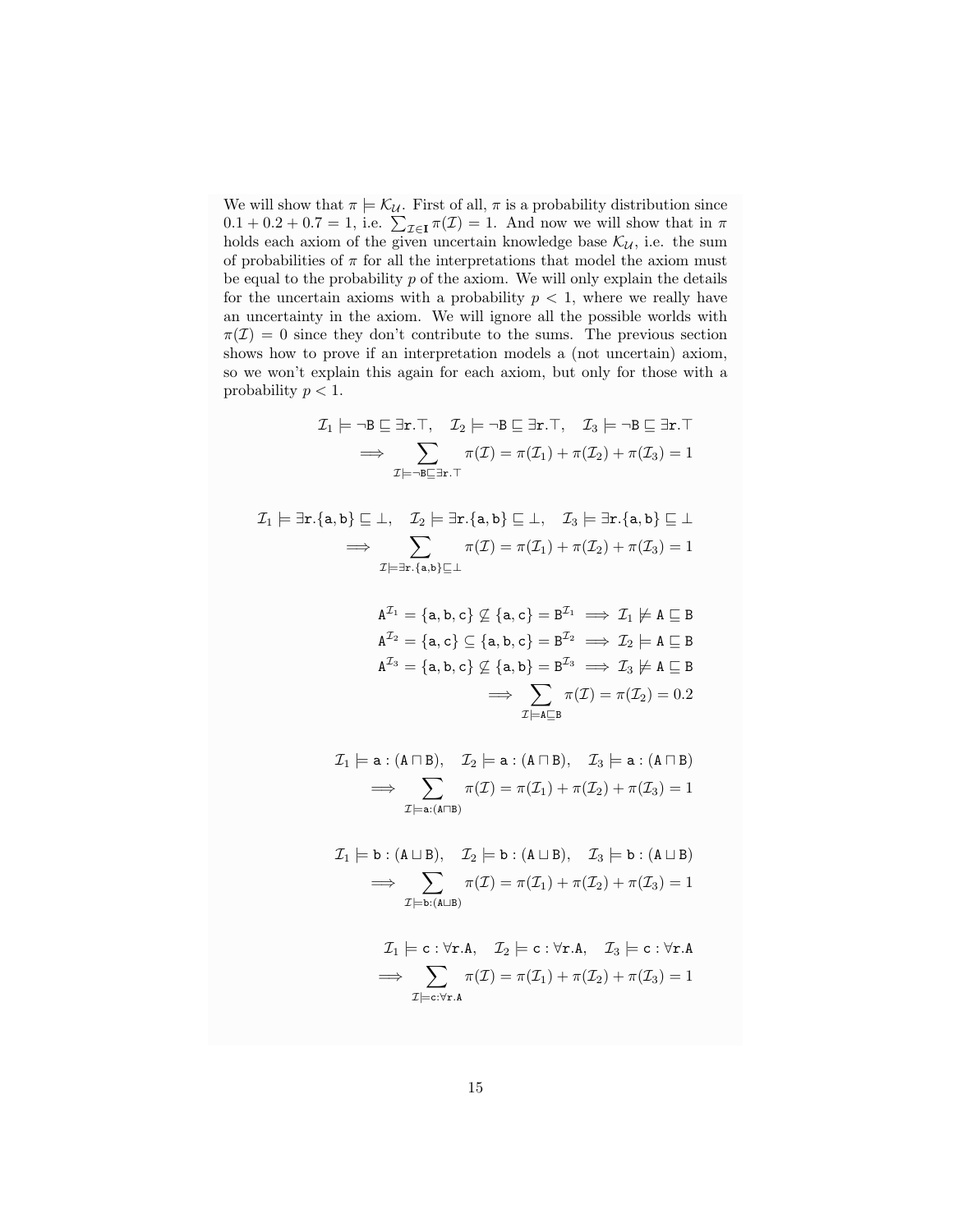$$
c \in \{a, c\} = B^{\mathcal{I}_1} \implies \mathcal{I}_1 \models c : B
$$
  
\n
$$
c \in \{a, b, c\} = B^{\mathcal{I}_2} \implies \mathcal{I}_2 \models c : B
$$
  
\n
$$
c \notin \{a, b\} = B^{\mathcal{I}_3} \implies \mathcal{I}_3 \not\models c : B
$$
  
\n
$$
\implies \sum_{\mathcal{I} \models c : B} \pi(\mathcal{I}) = \pi(\mathcal{I}_1) + \pi(\mathcal{I}_2) = 0.3
$$
  
\n
$$
\mathcal{I}_1 \models (a, c) : r, \quad \mathcal{I}_2 \models (a, c) : r, \quad \mathcal{I}_3 \models (a, c) : r
$$
  
\n
$$
\implies \sum_{\mathcal{I} \models (a, c) : r} \pi(\mathcal{I}) = \pi(\mathcal{I}_1) + \pi(\mathcal{I}_2) + \pi(\mathcal{I}_3) = 1
$$
  
\n
$$
\text{(b, c) } \in \{(a, c), (b, c), (c, c)\} = r^{\mathcal{I}_1} \implies \mathcal{I}_1 \models (b, c) : r
$$
  
\n
$$
\text{(b, c) } \notin \{(a, c), (c, c)\} = r^{\mathcal{I}_2} \implies \mathcal{I}_2 \not\models (b, c) : r
$$
  
\n
$$
\implies \sum_{\mathcal{I} \models (b, c) : r} \pi(\mathcal{I}) = \pi(\mathcal{I}_1) = 0.1
$$
  
\n
$$
\mathcal{I}_1 \models (c, c) : r, \quad \mathcal{I}_2 \models (c, c) : r, \quad \mathcal{I}_3 \models (c, c) : r
$$
  
\n
$$
\implies \sum_{\mathcal{I} \models (c, c) : r} \pi(\mathcal{I}) = \pi(\mathcal{I}_1) + \pi(\mathcal{I}_2) + \pi(\mathcal{I}_3) = 1
$$

This example proves the correctness of the model, but it doesn't show how to find such a model (probability distribution of worlds), but it is necessary to find such a model to prove the consistency of an uncertain knowledge base. The brute force method to solve the task of a consistency check for an uncertain knowledge base would be to set up a huge system of linear equations

 $A \cdot \pi = p$ 

where  $\pi$  is the probability distribution of worlds we are looking for, A is a matrix with  $|I|$  columns and one row for each axiom. Vector  $p$  contains the probability values for each axiom. Each entry of the matrix A is 1 if and only if the corresponding world  $\mathcal I$  is a model of the axiom denoted by the row, the entry of the matrix is 0 otherwise. Since the matrix is a boolean matrix, there exist algorithms for optimization. And there are several possibilities to exclude some worlds and axioms from the beginning.

# Example 9

We will take the setting of example 7 again. Let  $(N_R, N_C, N_I)$  be the elementary interpretation and let  $\mathcal{K}_{\mathcal{U}} = (\mathcal{T}_{\mathcal{U}}, \mathcal{A}_{\mathcal{U}})$  be the knowledge base from example 7. There are more possible worlds than the three we mentioned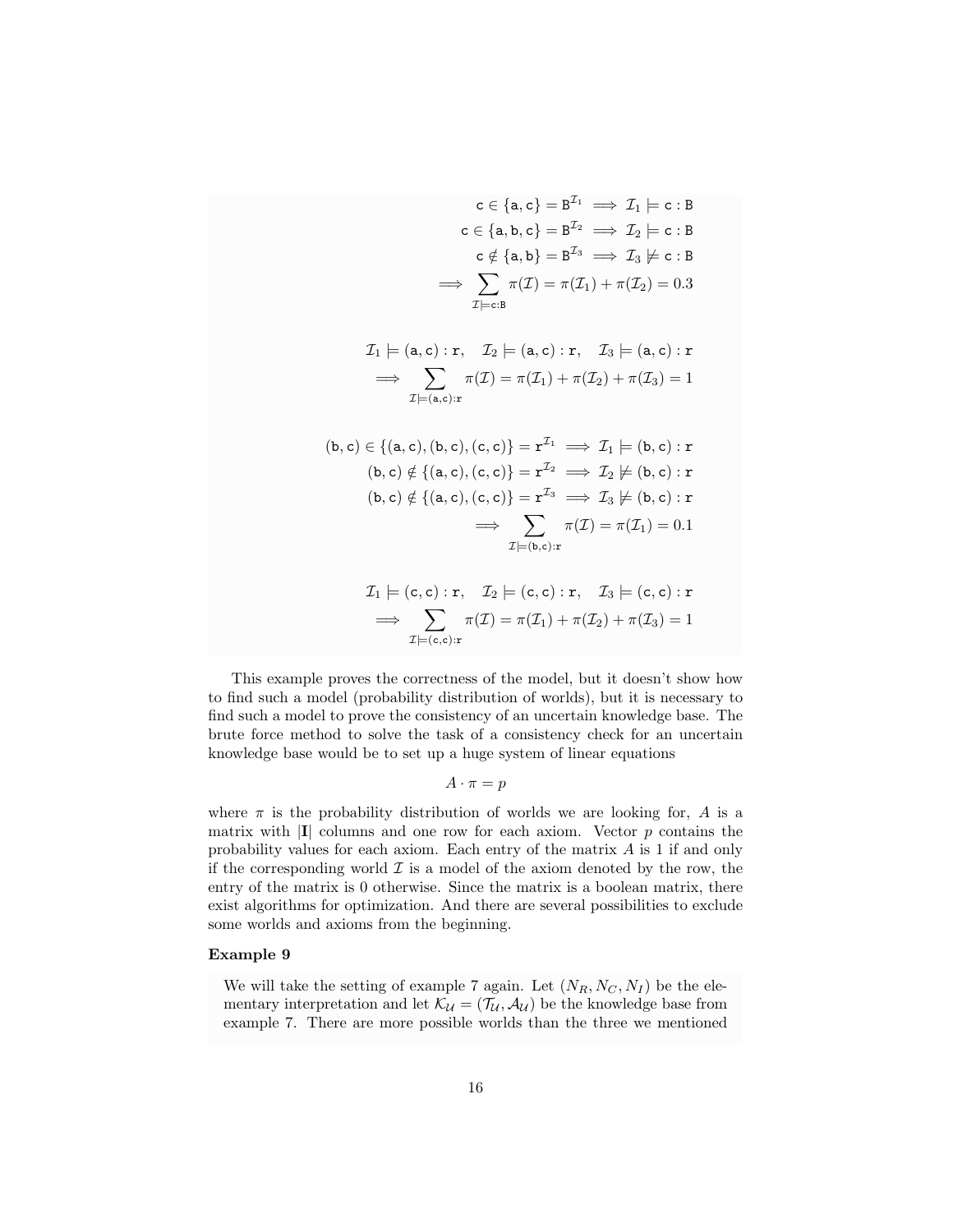in example 8. All possible worlds that are not excluded by taking into account the inference of the not uncertain axioms (i.e. those with a probability of  $p = 1$ ), we denote by  $\mathcal{I}_1, \mathcal{I}_2, \ldots, \mathcal{I}_{10}$  according to the following table.

|                                                                                                                                   | $(b, c) \in r^{\mathcal{I}}$ | $(b, c) \notin r^{\mathcal{I}}$ |
|-----------------------------------------------------------------------------------------------------------------------------------|------------------------------|---------------------------------|
| $\mathbf{b} \in \mathbf{A}^{\mathcal{I}}, \mathbf{b} \in \mathbf{B}^{\mathcal{I}}, \mathbf{c} \in \mathbf{B}^{\mathcal{I}}$       | $\mathcal{I}_4$              | $\mathcal{I}_9$                 |
| $\mathbf{b} \notin \mathbf{A}^{\mathcal{I}}, \mathbf{b} \in \mathbf{B}^{\mathcal{I}}, \mathbf{c} \in \mathbf{B}^{\mathcal{I}}$    | $\mathcal{I}_{5}$            | $\mathcal{I}_2$                 |
| $\mathbf{b} \in \mathbf{A}^{\mathcal{I}}, \mathbf{b} \notin \mathbf{B}^{\mathcal{I}}, \mathbf{c} \in \mathbf{B}^{\mathcal{I}}$    | $\mathcal{I}_1$              | impossible                      |
| $\mathbf{b} \in \mathbf{A}^{\mathcal{I}}, \mathbf{b} \in \mathbf{B}^{\mathcal{I}}, \mathbf{c} \notin \mathbf{B}^{\mathcal{I}}$    | $\mathcal{I}_6$              | $\mathcal{L}_3$                 |
| $\mathbf{b} \notin \mathbf{A}^{\mathcal{I}}, \mathbf{b} \in \mathbf{B}^{\mathcal{I}}, \mathbf{c} \notin \mathbf{B}^{\mathcal{I}}$ | $\mathcal{I}_{7}$            | $\mathcal{I}_{10}$              |
| $\mathbf{b} \in \mathbf{A}^{\mathcal{I}}, \mathbf{b} \notin \mathbf{B}^{\mathcal{I}}, \mathbf{c} \notin \mathbf{B}^{\mathcal{I}}$ | $\mathcal{I}_{8}$            | impossible                      |

For all these possible worlds is  $(a, a)$ ,  $(b, a)$ ,  $(c, a)$ ,  $(a, b)$ ,  $(b, b)$ ,  $(c, b) \notin r^{\mathcal{I}}$ ,  $(a, c), (c, c) \in r^{\mathcal{I}}, a, c \in A \text{ and } a \in B.$ 

These possible worlds are determinable with algorithms for classical description logics, since the axioms with a probability of  $p < 1$  are not taken into account yet. We will now formulate the system of equations that correspond to the three probabilistic axioms. For  $j \in \{1, ..., 10\}$  is  $\pi_j = \pi(\mathcal{I}_j)$ . Each axiom has the form  $Pr(\psi_i) = p_i$  and is represented in one of the rows.

$$
\psi_1 = \mathbf{A} \sqsubseteq \mathbf{B} \qquad p_1 = 0.2
$$
  
\n
$$
\psi_2 = \mathbf{c} : \mathbf{B} \qquad p_2 = 0.3
$$
  
\n
$$
\psi_3 = (\mathbf{b}, \mathbf{c}) : \mathbf{r} \qquad p_3 = 0.1
$$

An entry of the matrix is  $A_{ij} = 1$  if  $\mathcal{I}_j \models \psi_i$  and is  $A_{ij} = 0$  if  $\mathcal{I}_j \not\models \psi_i$ . In addition to the axioms we add a last equation at the end of the matrix to make sure that all possible worlds sum up to 1.

$$
A \cdot \pi = \begin{bmatrix} 0 & 1 & 0 & 1 & 1 & 0 & 0 & 0 & 1 & 0 \\ 1 & 1 & 0 & 1 & 1 & 0 & 0 & 0 & 1 & 0 \\ 1 & 0 & 0 & 1 & 1 & 1 & 1 & 1 & 1 & 0 & 0 \\ 1 & 1 & 1 & 1 & 1 & 1 & 1 & 1 & 1 & 1 \end{bmatrix} \cdot \begin{bmatrix} \pi_1 \\ \pi_2 \\ \pi_3 \\ \pi_4 \\ \pi_5 \\ \pi_6 \\ \pi_7 \\ \pi_8 \\ \pi_9 \\ \pi_{10} \\ \pi_{10} \end{bmatrix} = p
$$

If we take into account that all  $\pi_k$  must be probabilities, i.e.  $0 \leq \pi_k \leq 1$ , then for all  $\alpha \in [0, 0.2]$  and all  $\beta \in [0, 0.7]$ ,

$$
\pi = [0.1 \quad \alpha \quad \beta \quad 0 \quad 0 \quad 0 \quad 0 \quad 0 \quad 0.2 - \alpha \quad 0.7 - \beta]
$$

is a solution of this linear system of equations. And hence, we can infer for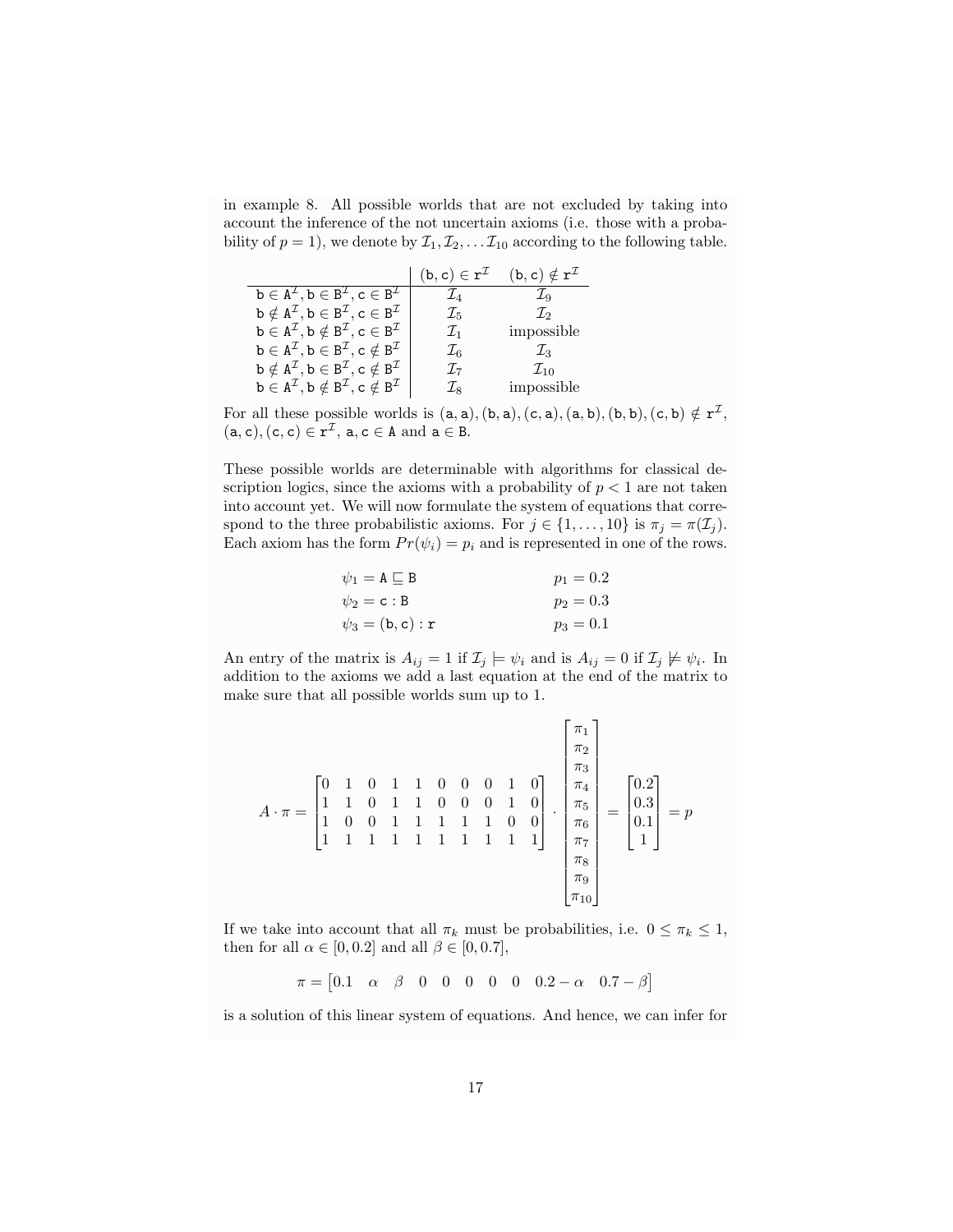example the following knowledge.

$$
Pr(\mathbf{b} : \mathbf{A} \sqcap \mathbf{B}) \le 0.9
$$

$$
Pr(\mathbf{b} : \neg \mathbf{B}) = 0.1
$$

$$
Pr(\mathbf{B} \sqsubseteq \{\mathbf{a}\}) = 0
$$

Especially the last result is interesting, since it says, that at least either b or c must be part of the concept B. This knowledge could not be inferred by only taking into account the inference of classical description logics.

This brute force method needs too many resources and hence we will show some other possibilities for inference in theorem 3. All rules from classical logics, such as double negation, modus ponens, de morgans laws etc. are still valid in uncertainty theory. But uncertainty theory suffers from the drowning problem [20]. It means, that inferring on an inconsistent knowledge base is not possible in the usual way (like in classical description logics). Since the uncertain model takes into account all possible interpretations at once, there is no way to infer on parts of the axioms without the contingency of destroying the whole intended knowledge. There are only limited ways to infer the borders of possible ranges for axioms.

# Theorem 3

Let  $\Delta$  be a domain. Let  $(N_R, N_C, N_I)$  be an elementary description. Let R be the set of roles and C be the set of concepts over that elementary description. Let  $\mathcal{K}_{\mathcal{U}} = (\mathcal{T}_{\mathcal{U}}, \mathcal{A}_{\mathcal{U}})$  be an uncertain knowledge base.

For uncertain axioms, the following is inferable.

- For all  $C, D \in \mathbf{C}$ :  $Pr(C \sqsubset D) \leq \min_{x \in \Delta}(Pr(x : D \sqcup \neg C))$
- For all  $C, D \in \mathbf{C}$ :  $Pr(C \sqsubseteq D) \ge \max(0, 1 + \sum_{x \in \Delta} (Pr(x : D \sqcup \neg C) - 1))$
- For all  $a, b \in N_I$ :  $Pr((a, b) : U) = 1$
- For all  $a \in N_I$ :  $Pr(a : \top) = 1$
- For all  $a \in N_I$ :  $Pr(a: \perp) = 0$
- For all  $A \subseteq N_I$ :  $Pr(a : A) = \begin{cases} 0 & a \in A \\ 1 & \text{if } A \end{cases}$ 1  $a \notin A$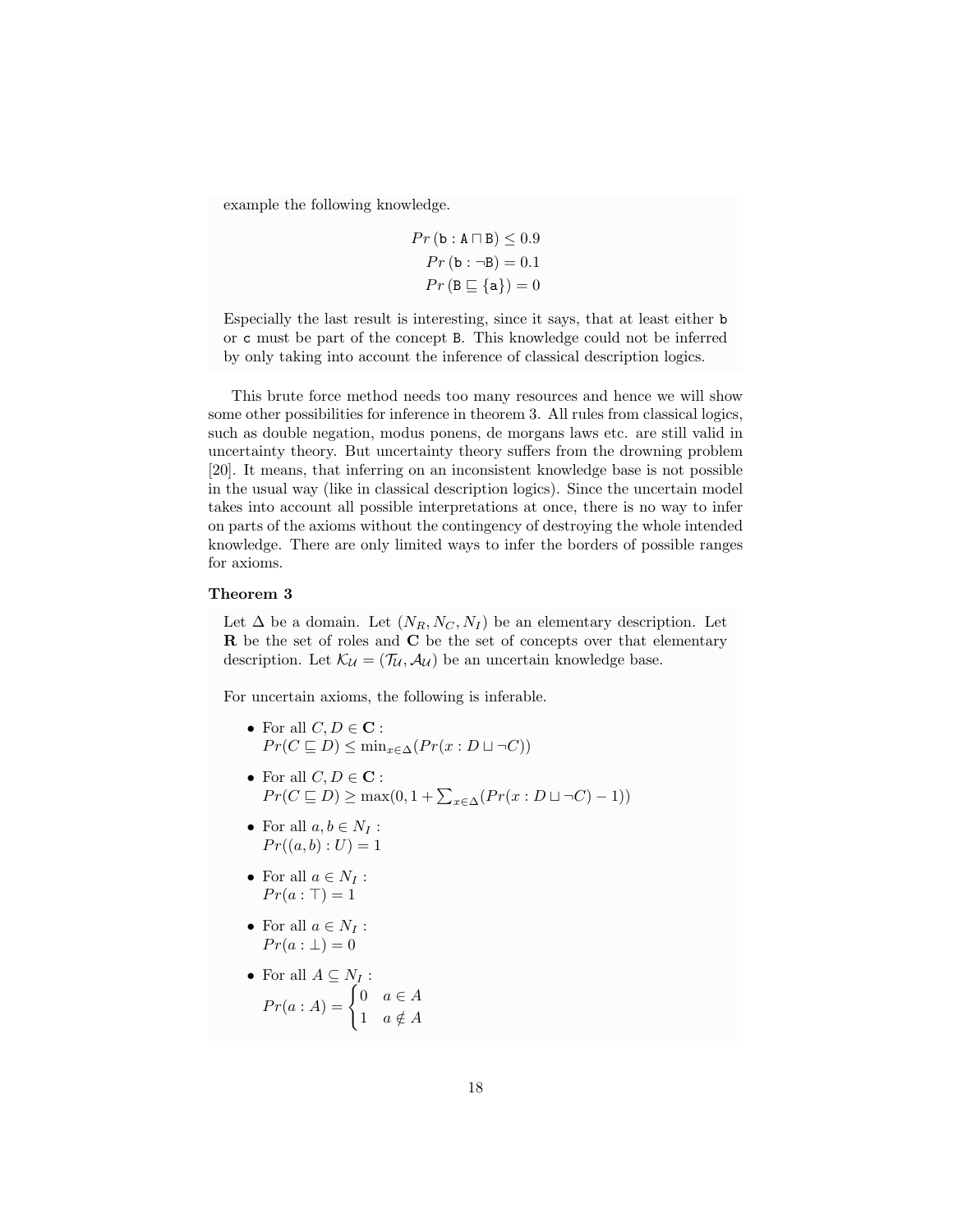- For all  $a \in N_I, C, D \in \mathbf{C}$ :  $Pr(a: C \sqcap D) = Pr(a:C) + Pr(a:D) - Pr(a:C \sqcup D)$
- For all  $a \in N_I, C, D \in \mathbf{C}$ :  $Pr(a: C \sqcap D) \leq min(Pr(a: C), Pr(a: D))$
- For all  $a \in N_I, C, D \in \mathbf{C}$ :  $Pr(a : C \sqcap D) \ge \max(0, Pr(a : C) + Pr(a : D) - 1)$
- For all  $a \in N_I, C, D \in \mathbf{C}$ :  $Pr(a : C \sqcup D) = Pr(a : C) + Pr(a : D) - Pr(a : C \sqcap D)$
- For all  $a \in N_I, C, D \in \mathbf{C}$ :  $Pr(a : C \sqcup D) \leq min(1, Pr(a : C) + Pr(a : D))$
- For all  $a \in N_I, C, D \in \mathbf{C}$ :  $Pr(a: C \sqcup D) \ge \max(Pr(a: C), Pr(a: D))$
- For all  $a \in N_I, C \in \mathbf{C}$ :  $Pr(a: \neg C) = 1 - Pr(a:C)$
- For all  $a \in N_I, C \in \mathbf{C}, R \in \mathbf{R}$ :  $Pr(a : \forall R.C) \leq \min_{x \in N_I} (1 + Pr(x : C) - Pr((a, x) : R))$
- For all  $a \in N_I, C \in \mathbf{C}, R \in \mathbf{R}$ :  $Pr(a: \forall R.C) \geq 1 + \sum_{x \in N_I} (\max(Pr(x : C), 1 - Pr((a, x) : R)) - 1)$
- For all  $a \in N_I, C \in \mathbf{C}, R \in \mathbf{R}$ :  $Pr(a : \exists R.C) = 1 - Pr(a : \forall R.(\neg C))$

For other types of uncertain logics, reasoning is also done in a different way. For further readings see [3].

In the following last example we will show some simple inference for  $Pr(\mathbf{b} : \mathbf{B})$ that could be done for example 7 without computing the solution of the linear system of equations.

# Example 10

Let  $(N_R, N_C, N_I)$  be the elementary description and  $\mathcal{K}_{\mathcal{U}} = (\mathcal{T}_{\mathcal{U}}, \mathcal{A}_{\mathcal{U}})$  be the knowledge base from example 7. Then the axiom  $Pr(\mathbf{b} : \mathbf{B}) \geq 0.1$  is inferable.

By using the inference rules from theorem 3, we know that

$$
0.2 = Pr(A \sqsubseteq B)
$$
  
\n
$$
\leq \min_{x \in N_I} (Pr(x : B \sqcup \neg A))
$$
  
\n
$$
\leq Pr(b : B \sqcup \neg A)
$$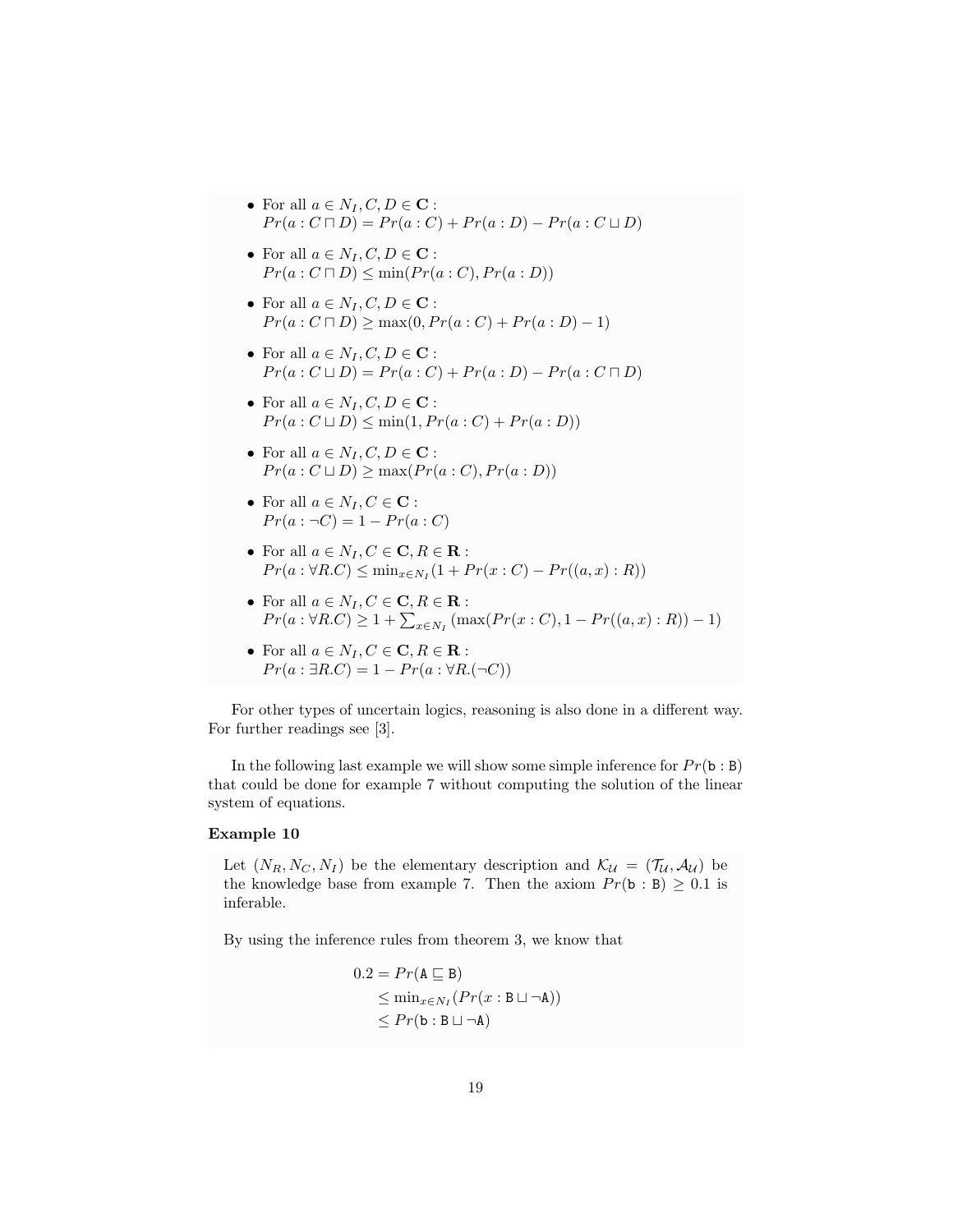$$
\leq \min(1, Pr(\mathbf{b} : \mathbf{B}) + Pr(\mathbf{b} : \neg \mathbf{A}))
$$
  

$$
\leq Pr(\mathbf{b} : \mathbf{B}) + Pr(\mathbf{b} : \neg \mathbf{A})
$$

and on the other hand we also know

$$
1 = Pr(\mathbf{b} : \mathbf{B} \sqcup \mathbf{A})
$$
  
\n
$$
\leq \min(1, Pr(\mathbf{b} : \mathbf{B}) + Pr(\mathbf{b} : \mathbf{A}))
$$
  
\n
$$
\leq Pr(\mathbf{b} : \mathbf{B}) + Pr(\mathbf{b} : \mathbf{A})
$$
  
\n
$$
= Pr(\mathbf{b} : \mathbf{B}) + 1 - Pr(\mathbf{b} : \neg \mathbf{A})
$$

which implies  $Pr(\mathbf{b} : \neg \mathbf{A}) \leq Pr(\mathbf{b} : \mathbf{B})$ . Thus it is  $0.2 \leq Pr(\mathbf{b} : \mathbf{B}) + Pr(\mathbf{b} : \mathbf{B})$  $\neg A$ )  $\leq 2 \cdot Pr(b : B)$  and this leads to the result  $Pr(b : B) \geq 0.1$  by halving both sides.

Notice that by solving the linear system of equations we get  $Pr(\mathbf{b} : \mathbf{B}) = 0.9$ , which is much more informative than the presented result in example 10. But the computation that leads to that result is way easier.

# 4 Vagueness Theory

This section describes a different approach. Again, each axiom gets assigned a value between 0 and 1. But this time it is interpreted in a different way. The value doesn't state the probability of the axiom to be true or false, but the axiom is imprecise itself.

In a vague description logic almost everything can be adapted from classical description logic. There is a set of axioms that is interpreted by an interpretation function which leads to a model of a knowledge base. A knowledge base is consistent, if there exists at least one model for it. And inference is possible if every model of the knowledge base also models the inferred axiom. The only difference is that the interpretation doesn't map to a boolean value, but to a numeric value between 0 and 1.

Therefore it is not intuitively clear how calculations on boolean values could be extended to numeric values. Typically, there are four operators that define a boolean logic.

|                   |                   |                    | $a = \text{true}$ $a = \text{true}$ $a = \text{false}$ $a = \text{false}$ |             |
|-------------------|-------------------|--------------------|---------------------------------------------------------------------------|-------------|
|                   | $b = \text{true}$ | $b = \text{false}$ | $b = \text{true}$                                                         | $b = false$ |
| $a \sqcap b$      | true              | false              | false                                                                     | false       |
| $a \sqcup b$      | true              | true               | true                                                                      | false       |
| $a \sqsubseteq b$ | true              | false              | true                                                                      | true        |
| $\neg a$          | false             | false              | true                                                                      | true        |

These operators can be extended to numeric values. We denote them with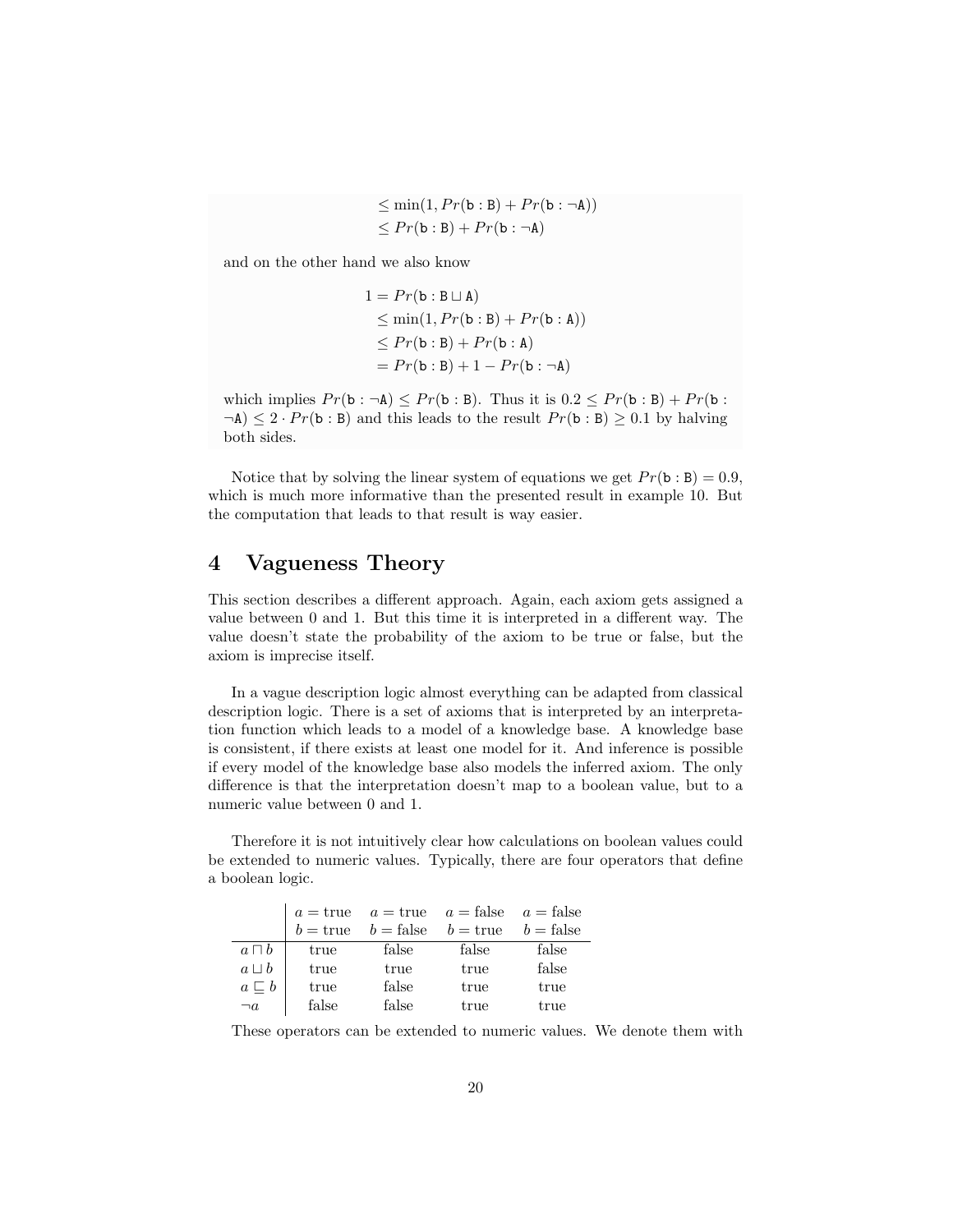small circles. For each operator, there should at least true correspond to 1 and false correspond to 0, i.e. the following equivalent table should be fulfilled by the operators.

|                      |       | $a = 1$ $a = 1$ $a = 0$ $a = 0$ |       |       |
|----------------------|-------|---------------------------------|-------|-------|
|                      | $b=1$ | $b=0$                           | $b=1$ | $b=0$ |
| $a\otimes b$         |       |                                 |       |       |
| $a \oplus b$         |       |                                 |       |       |
| $a \triangleright b$ |       |                                 |       |       |
|                      |       |                                 |       |       |

There is no way to define such operators in a way that usual behaviors of boolean variables are extendable to the numeric values in-between 0 and 1. For example, it is impossible that  $\ominus \ominus x = x$  (Double Negation),  $x \leq y \implies \ominus y \leq y$  $\ominus x$  (monotonically decreasing Negation),  $x \oplus x = x$  (Tautology) and  $\ominus x \oplus x = 1$ (Law of Excluded Middle) occur simultaneously. [17]

Each definition for these operators leads to a different logic, there are useful ones for several applications. We will only introduce the Goedel Logic in this paper, which is defined in the following way.

# Definition 13: operators

For values  $a, b \in [0, 1]$ , the Goedel operators  $\otimes$ ,  $\oplus$ ,  $\triangleright$  and  $\ominus$  are defined in the following way.

$$
a \otimes b = \min(a, b)
$$

$$
a \oplus b = \max(a, b)
$$

$$
a \triangleright b = \begin{cases} 1 & a \le b \\ b & a > b \end{cases}
$$

$$
\ominus a = \begin{cases} 1 & a = 0 \\ 0 & a > 0 \end{cases}
$$

The following definition of a vague interpretation would be the same with other valid operators.

# Definition 14: vague interpretation

Let  $(N_R, N_C, N_I)$  be an elementary description. Let **R** be the set of roles over that elementary description and let C be the set of concepts over that elementary description.

A function

$$
L^{\mathcal{I}_{\mathcal{V}}} : \mathbf{R} \cup \mathbf{C} \cup N_I \to \left\{ \left( \Delta^{\mathcal{I}_{\mathcal{V}}} \times \Delta^{\mathcal{I}_{\mathcal{V}}} \right) \to [0,1] \right\} \cup \left\{ \left( \Delta^{\mathcal{I}_{\mathcal{V}}} \right) \to [0,1] \right\} \cup \Delta^{\mathcal{I}_{\mathcal{V}}}
$$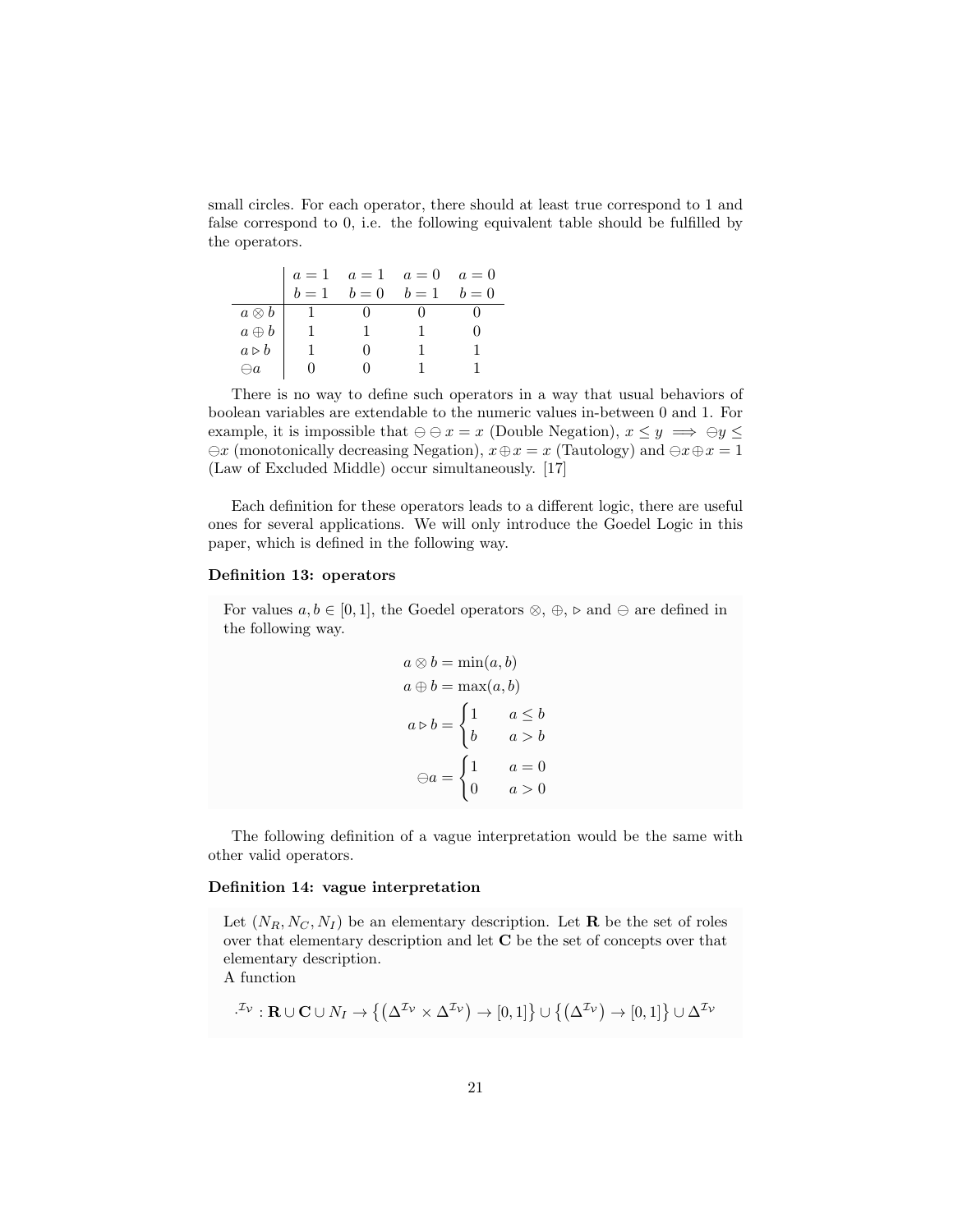together with an arbitrary set  $\Delta^{\mathcal{I}_{\mathcal{V}}}$  is called a vague interpretation if and only if

- $R^{\mathcal{I}_{\mathcal{V}}} \in \{(\Delta^{\mathcal{I}_{\mathcal{V}}} \times \Delta^{\mathcal{I}_{\mathcal{V}}}) \to [0, 1]\}$  for all  $R \in \mathbf{R}$
- $C^{\mathcal{I}_{\mathcal{V}}} \in \{(\Delta^{\mathcal{I}_{\mathcal{V}}}) \to [0,1]\}\)$  for all  $C \in \mathbf{C}$
- $a^{\mathcal{I}_{\mathcal{V}}} \in \Delta^{\mathcal{I}_{\mathcal{V}}}$  for all  $a \in N_I$

and the following conditions hold for every  $R \in \mathbf{R}$ ,  $C, D \in \mathbf{C}$  and  $A =$  $\{a_1, \ldots, a_n\} \subseteq N_I$  with any  $x, y \in \Delta^{\mathcal{I}_{\mathcal{V}}}$  and  $a \in N_I$ .

| (universal role)         | $U^{\mathcal{I}_{\mathcal{V}}}(x,y)=1$                                                                                                                                                                         |
|--------------------------|----------------------------------------------------------------------------------------------------------------------------------------------------------------------------------------------------------------|
| (top concept)            | $T^{\mathcal{I}_{\mathcal{V}}}(x)=1$                                                                                                                                                                           |
| (bottom concept)         | $\perp^{\mathcal{I}_{\mathcal{V}}}=0$                                                                                                                                                                          |
| (set of individuals)     | $A^{\mathcal{I}_{\mathcal{V}}}(a) = \begin{cases} 1, & a \in A \\ 0, & a \notin A \end{cases}$                                                                                                                 |
| (conjunction)            | $(C\sqcap D)^{\mathcal{I}_{\mathcal{V}}}(x)=C^{\mathcal{I}_{\mathcal{V}}}(x)\otimes D^{\mathcal{I}_{\mathcal{V}}}(x)$                                                                                          |
| (disjunction)            | $\left(C\sqcup D\right)^{\mathcal{I}_{\mathcal{V}}}(x)=C^{\mathcal{I}_{\mathcal{V}}}(x)\oplus D^{\mathcal{I}_{\mathcal{V}}}(x)$                                                                                |
| (negation)               | $(\neg C)^{\mathcal{I}_{\mathcal{V}}}(x) = \ominus C^{\mathcal{I}_{\mathcal{V}}}(x)$                                                                                                                           |
|                          | (universal restriction) $(\forall R.C)^{\mathcal{I}_{\mathcal{V}}}(x) = \min_{y \in \Delta^{\mathcal{I}_{\mathcal{V}}}} (r^{\mathcal{I}_{\mathcal{V}}}(x, y) \triangleright C^{\mathcal{I}_{\mathcal{V}}}(y))$ |
|                          | (existential restriction) $(\exists R.C)^{\mathcal{I}_{\mathcal{V}}}(x) = \max_{y \in \Delta^{\mathcal{I}_{\mathcal{V}}}} (r^{\mathcal{I}_{\mathcal{V}}}(x, y) \otimes C^{\mathcal{I}_{\mathcal{V}}}(y))$      |
| with domain $\Delta^2$ . | A tuple $\mathcal{I}_{\mathcal{V}} = (\Delta^{\mathcal{I}_{\mathcal{V}}}, \mathcal{I}_{\mathcal{V}})$ is called a vague interpretation over $(N_R, N_C, N_I)$                                                  |

We will now construct a vague interpretation that is equivalent to the interpretation of example 2. Again we will assume that  $\Delta^{I_V} = N_I$  and will not take the universe of discourse into account, but only the named individuals instead.

# Example 11

Given the following elementary description.

$$
N_R = \{r\}
$$
  

$$
N_C = \{A, B\}
$$
  

$$
N_I = \{a, b, c\}
$$

A vague interpretation  $\mathcal{I}_{\mathcal{V}} = (\Delta^{\mathcal{I}_{\mathcal{V}}}, \cdot^{\mathcal{I}_{\mathcal{V}}})$  over  $(N_R, N_C, N_I)$  could be defined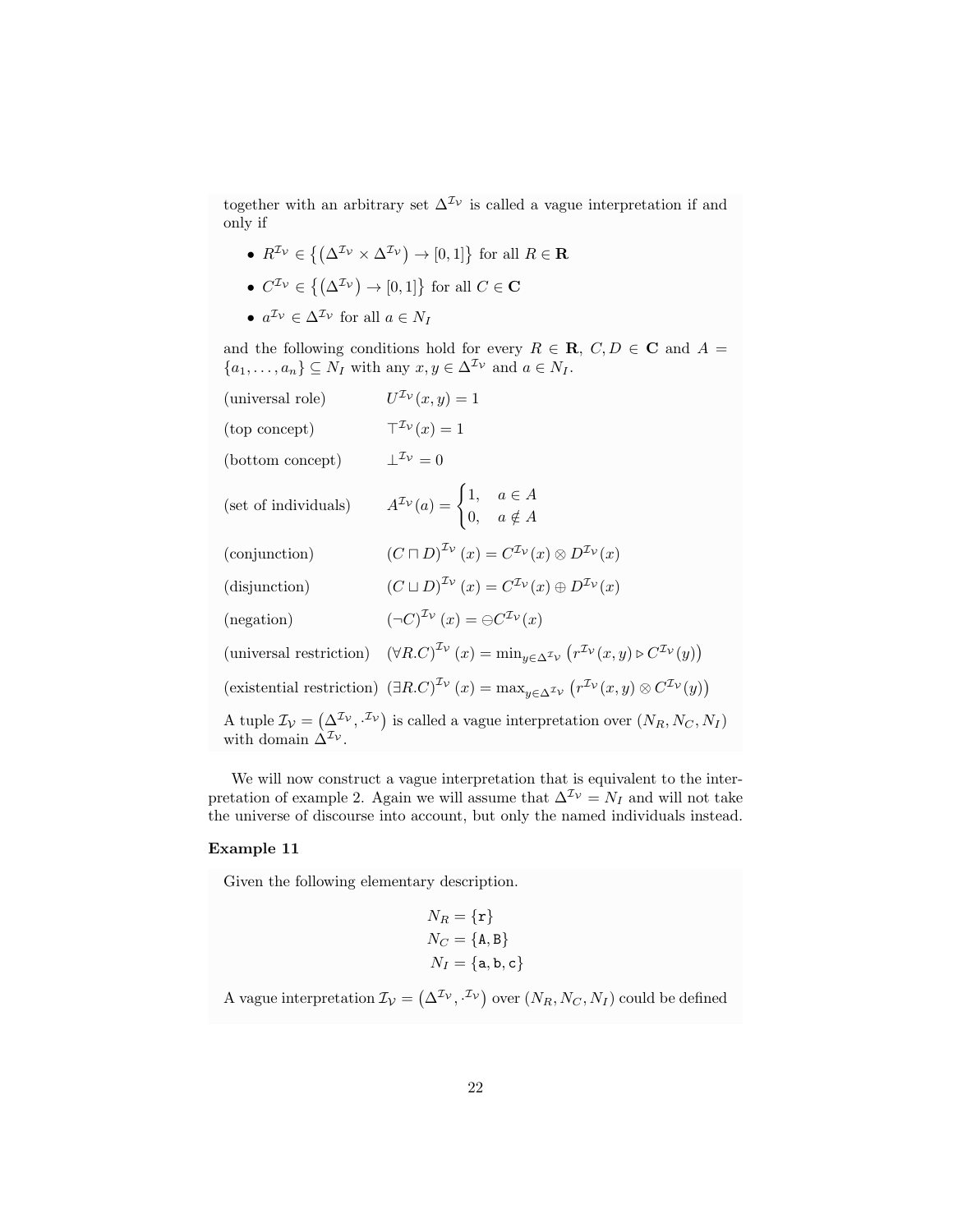by the following mappings.

| $\mathbf{r}^{\mathcal{I}\mathcal{V}}(\mathbf{a},\mathbf{a})=0$ | $\mathbf{r}^{\mathcal{I}\mathcal{V}}(\mathsf{a},\mathsf{b})=0$ | $\mathbf{r}^{\mathcal{I}\mathcal{V}}(\mathbf{a},\mathbf{c})=1$    |
|----------------------------------------------------------------|----------------------------------------------------------------|-------------------------------------------------------------------|
| $\mathbf{r}^{\mathcal{I}\mathcal{V}}(\mathbf{b},\mathbf{a})=0$ | $\mathbf{r}^{\mathcal{I}\mathcal{V}}(\mathsf{b},\mathsf{b})=0$ | $\mathbf{r}^{\mathcal{I}\mathcal{V}}(\mathbf{b}, \mathbf{c}) = 0$ |
| $\mathbf{r}^{\mathcal{I}\mathcal{V}}(\mathsf{c},\mathsf{a})=0$ | $\mathbf{r}^{\mathcal{I}\mathcal{V}}(\mathsf{c},\mathsf{b})=0$ | $\mathbf{r}^{\mathcal{I}\mathcal{V}}(\mathsf{c},\mathsf{c})=1$    |
| $A^{\mathcal{I}\mathcal{V}}(a)=1$                              | $A^{\mathcal{I}_{\mathcal{V}}}(b) = 0$                         | $A^{\mathcal{I}\mathcal{V}}(c)=1$                                 |
| $B^2v(a)=1$                                                    | $B^{\mathcal{I}\mathcal{V}}(b)=0$                              | $B^{\mathcal{I}_{\mathcal{V}}}(c)=0$                              |

And again, the values for composite concepts are already determined by the definition of the vague interpretation on the elementary description. For the composite concepts of example 3, we get the following results.

$$
(\mathbf{A} \cap \mathbf{B})^{T_V}(x) = \mathbf{A}^{T_V}(x) \otimes \mathbf{B}^{T_V}(x)
$$
  
\n
$$
= \begin{cases} 1 \otimes 1 = \min(1, 1) = 1 & x = \mathbf{a} \\ 0 \otimes 0 = \min(0, 0) = 0 & x = \mathbf{b} \end{cases}
$$
  
\n
$$
= \begin{cases} 1 \otimes (\exists 1) = \min(1, 0) = 0 & x = \mathbf{c} \end{cases}
$$
  
\n
$$
= \begin{cases} 1 \oplus (\exists 1) = \max(1, 0) = 1 & x = \mathbf{a} \\ 0 \oplus (\infty) = \max(0, 1) = 1 & x = \mathbf{b} \end{cases}
$$
  
\n
$$
= \begin{cases} 1 \oplus (\exists 1) = \max(0, 1) = 1 & x = \mathbf{b} \\ 0 \oplus (\infty) = \max(0, 0) = 0 & x = \mathbf{c} \end{cases}
$$
  
\n
$$
= \begin{cases} \max(0 \otimes 1, 0 \otimes 0, 1 \otimes 1) = \max(0, 0, 1) = 1 & x = \mathbf{a} \\ \max(0 \otimes 1, 0 \otimes 0, 0 \otimes 1) = \max(0, 0, 1) = 1 & x = \mathbf{a} \\ \max(0 \otimes 1, 0 \otimes 0, 0 \otimes 1) = \max(0, 0, 1) = 1 & x = \mathbf{c} \end{cases}
$$
  
\n
$$
= \begin{cases} \forall \mathbf{r}.(\{\mathbf{a}\} \cap \mathbf{B})\}^{T_V}(x) = \min_{y \in N_I} (r^{T_V}(x, y) \triangleright (\{\mathbf{a}\}^{T_V}(y) \oplus \mathbf{B}^{T_V}(y))) \\ \min(0 \triangleright (1 \oplus 1), 0 \triangleright (0 \oplus 0), 1 \triangleright (0 \oplus 0)) = 0 & x = \mathbf{a} \\ \min(0 \triangleright (1 \oplus 1), 0 \triangleright (0 \oplus 0), 0 \triangleright (0 \oplus 0)) = 1 & x = \mathbf{b} \\ \min(0 \triangleright (1 \oplus 1), 0 \tri
$$

We will now continue with the definition of a vague knowledge base. A vague knowledge base consists of axioms as before. The axioms are extended by a value, that states the degree of truth of an axiom. Notice that it is not the probability of an axiom to be true, but the intensity or precision of the axioms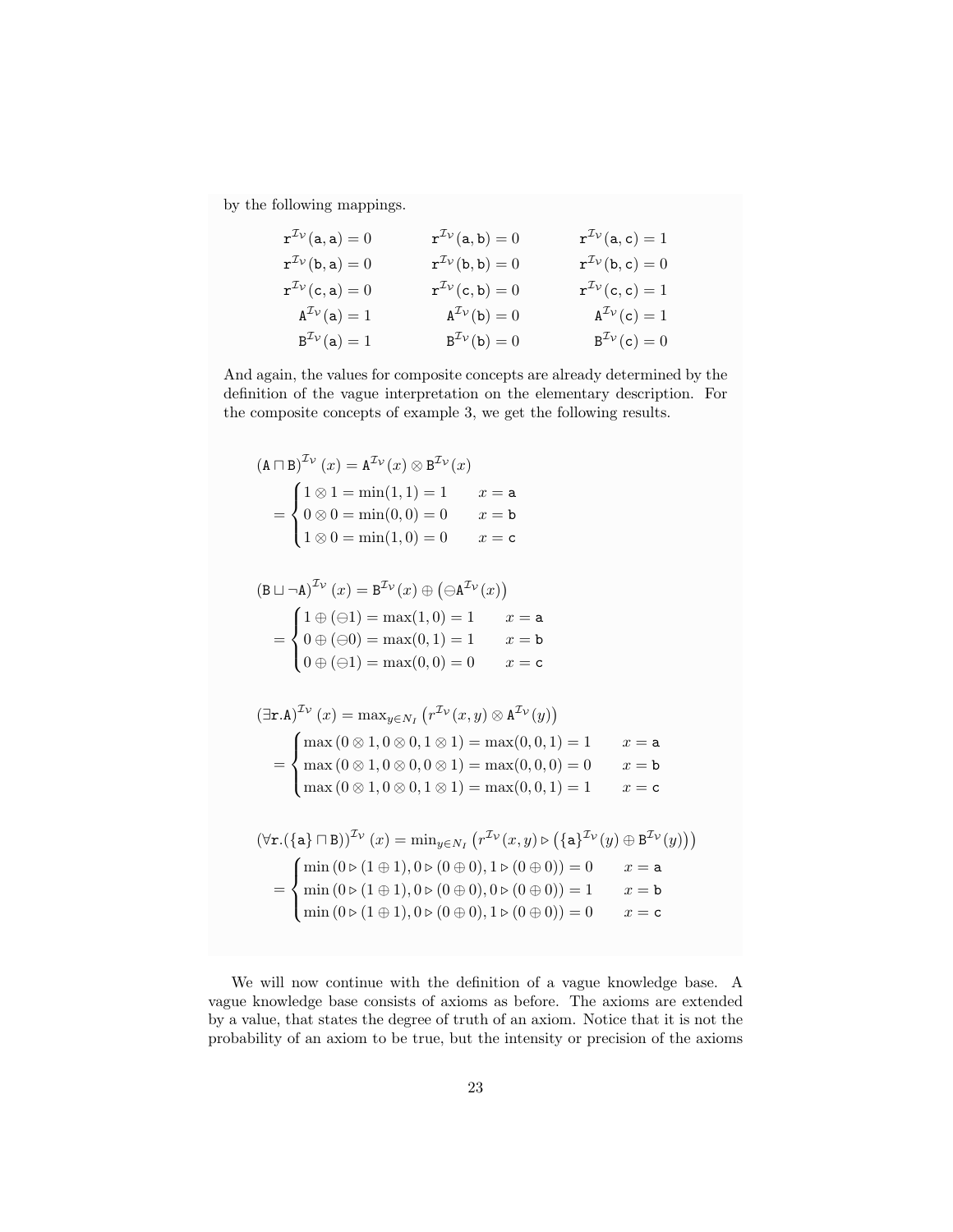statement.

#### Definition 15: vague axiom

Let C be a set of concepts. For every two concepts  $C, D \in \mathbb{C}$  and every  $p \in [0, 1]$ , the expression  $C \subseteq D = p$  is called a vague concept inclusion (VCI). A vague TBox, denoted by  $\mathcal{T}_{\mathcal{V}}$ , is a finite set of VCIs.

$$
\mathcal{T}_{\mathcal{V}} \subset \{ C \sqsubseteq D = p \mid C, D \in \mathbf{C}, p \in [0, 1] \}
$$

Each axiom  $\Phi \in \mathcal{T}_{\mathcal{V}}$  is called a vague terminological axiom.

Let  $(N_R, N_C, N_I)$  be an elementary description. Let **R** be the set of roles and C be the set of concepts over that elementary description. For every individual  $a \in N_I$ , every concept  $C \in \mathbb{C}$  and every  $p \in [0,1]$ , the expression  $C(a) = p$  is called a vague concept assertion. For every two individuals  $a, b \in N_I$ , every role  $R \in \mathbf{R}$  and every  $p \in [0, 1]$ , the expression  $R(a, b) = p$ is called a vague role assertion. A vague ABox, denoted by  $A_V$ , is a finite set of vague concept and role assertions.

$$
\mathcal{A}_{\mathcal{V}} \subset \{ C(a) = p \mid a \in N_I, C \in \mathbf{C}, p \in [0, 1] \} \cup \{ R(a, b) = p \mid a, b \in N_I, R \in \mathbf{R}, p \in [0, 1] \}
$$

Each axiom  $\phi \in \mathcal{A}$  is called a vague assertional axiom.

A tuple  $\mathcal{K}_{\mathcal{V}} = (\mathcal{T}_{\mathcal{V}}, \mathcal{A}_{\mathcal{V}})$  is called a vague knowledge base (KB), if and only if it consists of a set of vague terminological axioms  $\mathcal{T}_{\mathcal{U}}$  and a set of vague assertional axioms  $A_{\mathcal{U}}$ .

Since the vague interpretation highly depends on the choice of the operators, it is a rather difficult task for an author of a knowledge base to state a precise value for the degree of precision of an axiom. Therefore most vague logics implement a fuzzy model that allows to formulate imprecise statements with a fuzzy degree of that imprecision. But in this paper we will only allow statements with a single value between 0 and 1 for the vagueness.

# Example 12

Let  $(N_R, N_C, N_I)$  be the following elementary description.

$$
N_R = \{r\}
$$
  

$$
N_C = \{A, B\}
$$
  

$$
N_I = \{a, b, c\}
$$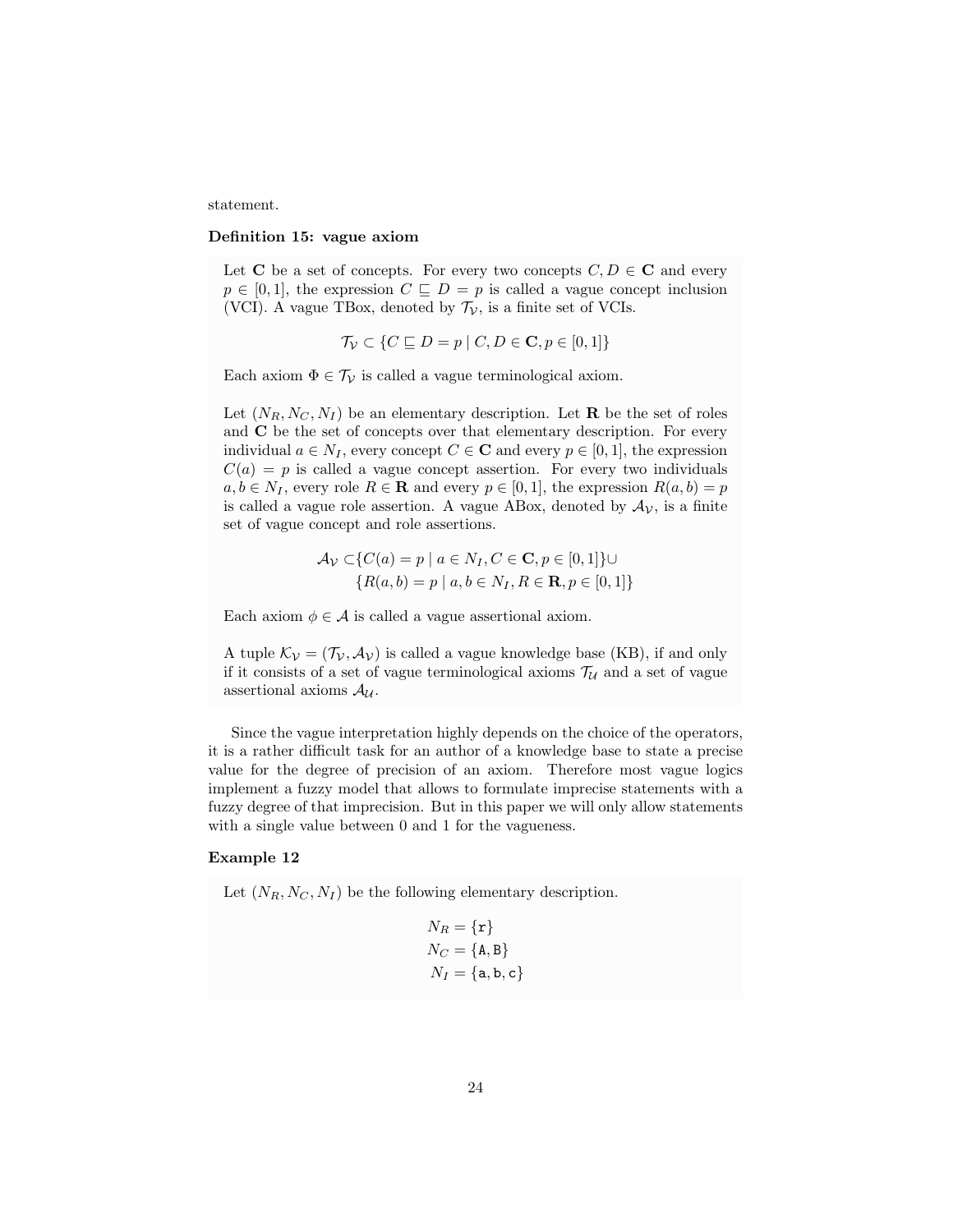Then this is a vague knowledge base.

$$
\mathcal{T}_{\mathcal{V}} = \left\{ \begin{aligned}\n-\mathbf{B} &\sqsubseteq \exists \mathbf{r}.T = 1, \\
\exists \mathbf{r}. \{\mathbf{a}, \mathbf{b}\} &\sqsubseteq \bot = 1, \\
\mathbf{A} &\sqsubseteq \mathbf{B} = 0.2\n\end{aligned} \right\}
$$
\n
$$
\mathcal{A}_{\mathcal{V}} = \left\{ \begin{aligned}\n(\mathbf{A} \sqcap \mathbf{B}) &\left(\mathbf{a}\right) = 1, \\
(\mathbf{A} \sqcup \mathbf{B}) &\left(\mathbf{b}\right) = 1, \\
(\forall \mathbf{r}.\mathbf{A}) &\left(\mathbf{c}\right) = 1, \\
\mathbf{B}(\mathbf{c}) = 0.3, \\
\mathbf{r}(\mathbf{a}, \mathbf{c}) = 1, \\
\mathbf{r}(\mathbf{b}, \mathbf{c}) = 0.1, \\
\mathbf{r}(\mathbf{c}, \mathbf{c}) = 1\n\end{aligned} \right\}
$$

We will now define what consistency means for a vague knowledge base. The definition is very similar to classical description logic. It is extended so that not only the boolean value must fit to the model, but also the correct value for the vagueness.

# Definition 16: vague model

Let  $(N_R, N_C, N_I)$  be an elementary description. Let **R** be the set of roles over that elementary description and let  $C$  be the set of concepts over that elementary description. Let  $\mathcal{I}_{\mathcal{V}} = (\Delta^{\mathcal{I}_{\mathcal{V}}}, \mathcal{I}_{\mathcal{V}})$  be a vague interpretation over  $(N_R, N_C, N_I).$ 

- Let  $C, D \in \mathbb{C}$  be two concepts and  $p \in [0, 1]$ . In  $\mathcal{I}_{\mathcal{V}}$  holds a vague concept inclusion (denoted  $\mathcal{I}_{\mathcal{V}} \models C \sqsubseteq D = p$ ) if and only if  $\min_{x \in \Delta^{\mathcal{I}_{\mathcal{V}}}} (C^{\mathcal{I}_{\mathcal{V}}}(x) \triangleright D^{\mathcal{I}_{\mathcal{V}}}(x)) = p$ .
- Let  $\mathcal{T}_{\mathcal{V}}$  be a vague TBox. In  $\mathcal{I}_{\mathcal{V}}$  holds  $\mathcal{T}_{\mathcal{V}}$  (denoted  $\mathcal{I}_{\mathcal{V}}$ ) if and only if  $\mathcal{I}_{\mathcal{V}} \models \Phi$  for every vague concept inclusion  $\Phi \in \mathcal{T}_{\mathcal{V}}$ .
- Let  $a \in N_I$  be an individual,  $C \in \mathbb{C}$  be a concept and  $p \in [0,1]$ . In  $\mathcal{I}_{\mathcal{V}}$  holds a vague concept assertion (denoted  $\mathcal{I}_{\mathcal{V}} \models C(a)$ ) if and only if  $C^{\mathcal{I}_{\mathcal{V}}}(a^{\mathcal{I}_{\mathcal{V}}}) = C(a)$ .
- Let  $a, b \in N_I$  be two individuals,  $R \in \mathbf{R}$  be a role and  $p \in [0, 1]$ .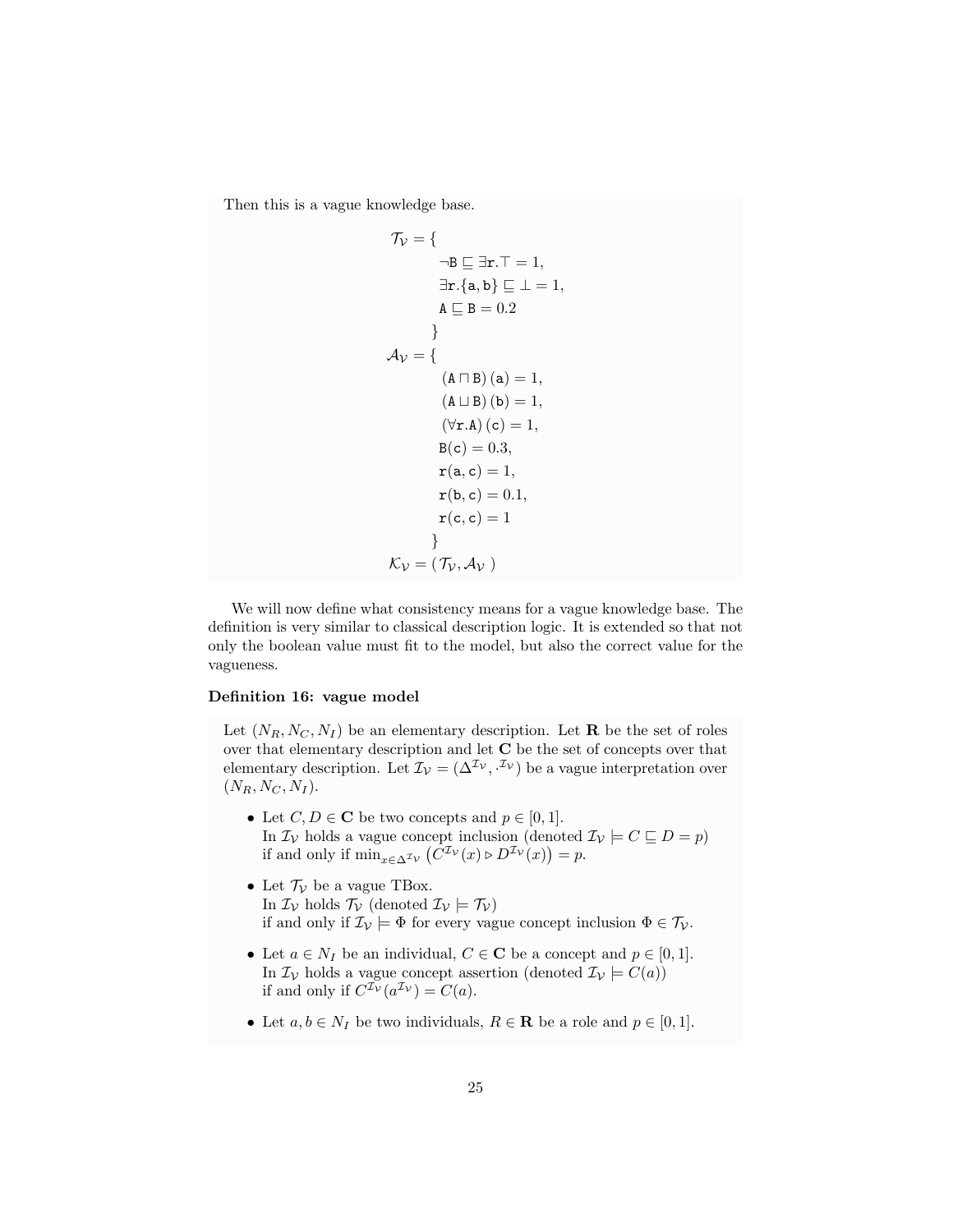In  $\mathcal{I}_{\mathcal{V}}$  holds a vague role assertion (denoted  $\mathcal{I}_{\mathcal{V}}$   $\models R(a,b))$ if and only if  $R^{\mathcal{I}_{\mathcal{V}}}(a^{\mathcal{I}_{\mathcal{V}}},b^{\mathcal{I}_{\mathcal{V}}}) = R(a,b).$ 

- Let  $\mathcal{A}_{\mathcal{V}}$  be a vague ABox. In  $\mathcal{I}_{\mathcal{V}}$  holds  $\mathcal{A}_{\mathcal{V}}$  (denoted  $\mathcal{I}_{\mathcal{V}} \models \mathcal{A}_{\mathcal{V}}$ ) if and only if  $\mathcal{I}_{\mathcal{V}} \models \phi$  for every vague concept and role assertion  $\phi \in \mathcal{A}$ .
- Let  $\mathcal{K}_{\mathcal{V}} = (\mathcal{T}_{\mathcal{V}}, \mathcal{A}_{\mathcal{V}})$  be a knowledge base. In  $\mathcal{I}_{\mathcal{V}}$  holds the knowledge base (denoted  $\mathcal{I}_{\mathcal{V}} \models \mathcal{K}_{\mathcal{V}}$ ) if and only if  $\mathcal{I}_{\mathcal{V}} \models \mathcal{T}_{\mathcal{V}}$  and  $\mathcal{I}_{\mathcal{V}} \models \mathcal{A}_{\mathcal{V}}$ .

If  $\mathcal{I}_{\mathcal{V}} \models \mathcal{K}_{\mathcal{V}}$ , then  $\mathcal{I}_{\mathcal{V}}$  is called a model of  $\mathcal{K}_{\mathcal{V}}$ . If a vague knowledge base  $\mathcal{K}_{\mathcal{V}}$  is given and there exists at least one vague interpretation  $\mathcal{I}_{\mathcal{V}}$  such that  $\mathcal{I}_{\mathcal{V}} \models \mathcal{K}_{\mathcal{V}}$ , then  $\mathcal{K}_{\mathcal{V}}$  is called consistent.

The vague interpretation  $\mathcal{I}_{\mathcal{V}}$  from example 11 is not a model of the knowledge base  $K$  from example 12. One can easily see this by looking at the axiom  $(A \sqcup B)(b) = 1$ . Since  $A^{\mathcal{I}_{\mathcal{V}}}(b) = 0$  and  $B^{\mathcal{I}_{\mathcal{V}}}(b) = 0$ , it is  $(A \sqcup B)^{\mathcal{I}_{\mathcal{V}}}(b) =$  $A^{\mathcal{I}_{\mathcal{V}}}(b) \oplus B^{\mathcal{I}_{\mathcal{V}}}(b) = 0 \oplus 0 = 0 \neq 1.$ 

We will now give an example of another vague interpretation that is a model of the knowledge base from example 12.

# Example 13

Let  $(N_R, N_C, N_I)$  be the elementary description and  $\mathcal{K}_{\mathcal{V}} = (\mathcal{T}_{\mathcal{V}}, \mathcal{A}_{\mathcal{V}})$  be the knowledge base from example 12. Let now  $\mathcal{I}_{\mathcal{V}}$  be a vague interpretation over  $(N_R, N_C, N_I)$  with the following mappings.

| $\mathbf{r}^{\mathcal{I}\mathcal{V}}(\mathbf{a},\mathbf{a})=0$ | $\mathbf{r}^{\mathcal{I}\nu}(\mathbf{a},\mathbf{b})=0$         | $\mathbf{r}^{\mathcal{I}\mathcal{V}}(\mathbf{a}, \mathbf{c}) = 1$ |
|----------------------------------------------------------------|----------------------------------------------------------------|-------------------------------------------------------------------|
| $\mathbf{r}^{\mathcal{I}\mathcal{V}}(\mathbf{b},\mathbf{a})=0$ | $\mathbf{r}^{\mathcal{I}\mathcal{V}}(\mathbf{b},\mathbf{b})=0$ | ${\bf r}^{\mathcal{I}\nu}({\bf b},{\bf c})=0.1$                   |
| $\mathbf{r}^{\mathcal{I}\mathcal{V}}(\mathsf{c},\mathsf{a})=0$ | $\mathbf{r}^{\mathcal{I}\mathcal{V}}(\mathsf{c},\mathsf{b})=0$ | $\mathbf{r}^{\mathcal{I}\mathcal{V}}(\mathsf{c},\mathsf{c})=1$    |
| $A^{\mathcal{I}\mathcal{V}}(a)=1$                              | $A^{\mathcal{I}\mathcal{V}}(b)=1$                              | $A^{\mathcal{I}\mathcal{V}}(c)=1$                                 |
| $B^{\mathcal{I}\mathcal{V}}(a)=1$                              | $B^2v(b) = 0.2$                                                | $B^{\rm Z}_{\rm V}(c) = 0.3$                                      |

We will now show, that  $\mathcal{I}_{\mathcal{V}} \models \mathcal{K}_{\mathcal{V}}$  by showing that  $\mathcal{I}_{\mathcal{V}} \models \Phi$  for each vague terminological axiom  $\Phi \in \mathcal{T}_{\mathcal{V}}$  and then showing that  $\mathcal{I}_{\mathcal{V}} \models \phi$  for each vague assertional axiom  $\phi \in A_{\mathcal{V}}$ .

$$
\begin{aligned}\n\min_{x \in N_I} \left( \left( \neg \mathbf{B} \right)^{\mathcal{I}_{\mathcal{V}}}(x) \triangleright (\exists \mathbf{r}.\top)^{\mathcal{I}_{\mathcal{V}}}(x) \right) \\
= \min_{x \in N_I} \left( \bigoplus^{ \mathcal{I}_{\mathcal{V}}}(x) \triangleright \max_{y \in N_I} \left( \mathbf{r}^{\mathcal{I}_{\mathcal{V}}}(x, y) \otimes \top^{\mathcal{I}_{\mathcal{V}}}(y) \right) \right) \\
= \min_{x \in N_I} \left( \bigoplus^{ \mathcal{I}_{\mathcal{V}}}(x) \triangleright \mathbf{r}^{\mathcal{I}_{\mathcal{V}}}(x, \mathbf{c}) \right) \\
= \min \left( \bigoplus 1 \triangleright 1, \bigoplus 0.2 \triangleright 0.1, \bigoplus 0.3 \triangleright 1 \right)\n\end{aligned}
$$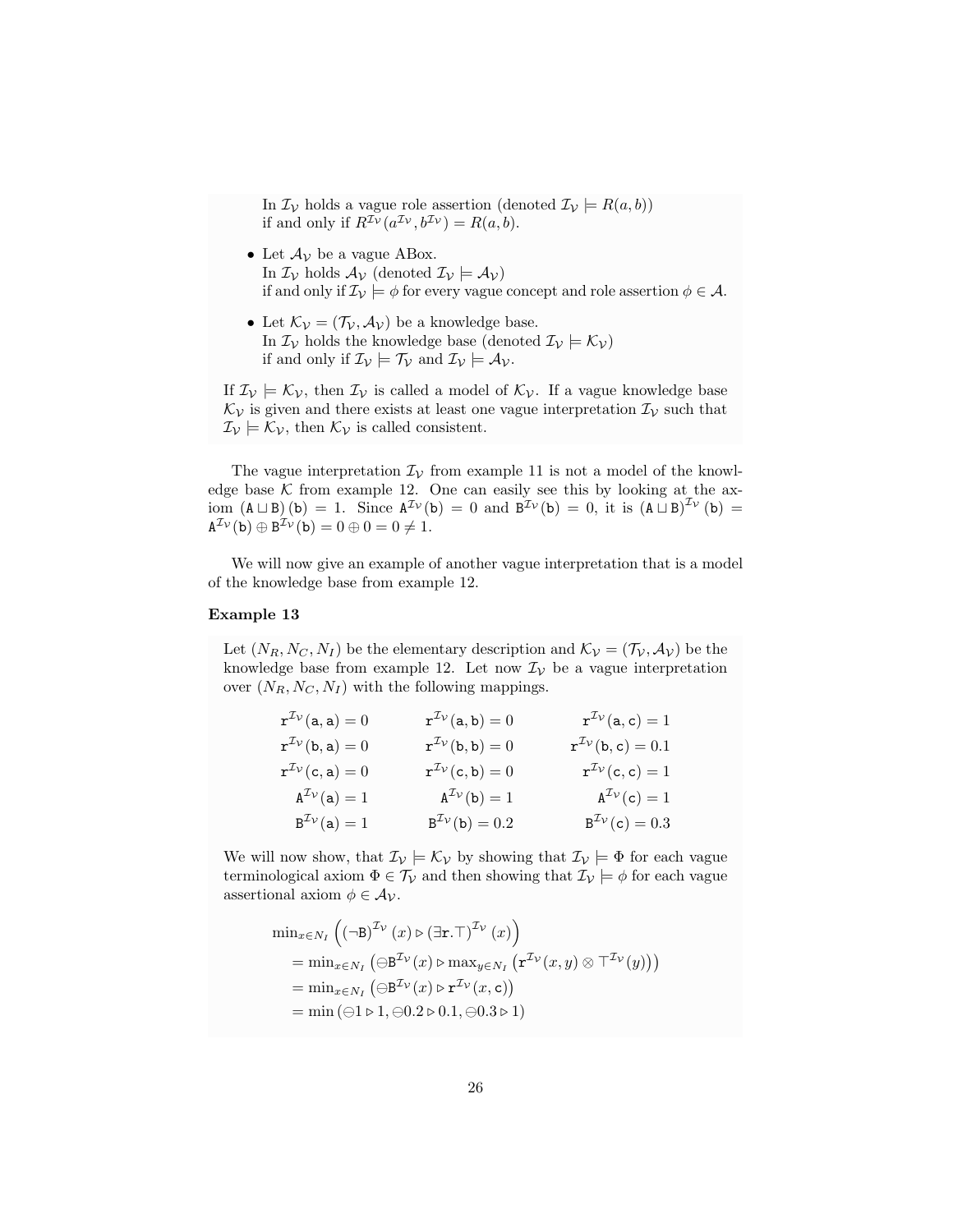$$
= \min(1, 1, 1)
$$
\n
$$
= 1
$$
\n
$$
\min_{x \in N_I} \left( (\exists \mathbf{r}. \{\mathbf{a}, \mathbf{b}\})^{\mathcal{I}_{\mathcal{V}}}(x) \triangleright \bot^{\mathcal{I}_{\mathcal{V}}}(x) \right)
$$
\n
$$
= \min_{x \in N_I} \left( \max_{y \in N_I} \left( \mathbf{r}^{\mathcal{I}_{\mathcal{V}}}(x, y) \otimes \{\mathbf{a}, \mathbf{b}\}^{\mathcal{I}_{\mathcal{V}}}(y) \right) \triangleright \bot^{\mathcal{I}_{\mathcal{V}}}(x) \right)
$$
\n
$$
= \min(0 \triangleright 0, 0 \triangleright 0, 0 \triangleright 0)
$$
\n
$$
= 0
$$
\n
$$
\min_{x \in N_I} \left( \mathbf{A}^{\mathcal{I}_{\mathcal{V}}}(x) \triangleright \mathbf{B}^{\mathcal{I}_{\mathcal{V}}}(x) \right)
$$
\n
$$
= \min(1 \triangleright 1, 1 \triangleright 0.2, 1 \triangleright 0.3)
$$
\n
$$
= 0.2
$$
\n
$$
(\mathbf{A} \sqcap \mathbf{B})^{\mathcal{I}_{\mathcal{V}}}(a) = \mathbf{A}^{\mathcal{I}_{\mathcal{V}}}(a) \otimes \mathbf{B}^{\mathcal{I}_{\mathcal{V}}}(a) = 1 \otimes 1 = 1
$$
\n
$$
(\mathbf{A} \sqcup \mathbf{B})^{\mathcal{I}_{\mathcal{V}}}(b) = \mathbf{A}^{\mathcal{I}_{\mathcal{V}}}(b) \oplus \mathbf{B}^{\mathcal{I}_{\mathcal{V}}}(b) = 1 \oplus 0.2 = 1
$$
\n
$$
(\forall \mathbf{r}.\mathbf{A})^{\mathcal{I}_{\mathcal{V}}}(c) = \min_{y \in \Delta^{\mathcal{I}_{\mathcal{V}}}} \left( r^{\mathcal{I}_{\mathcal{V}}}(c, y) \triangleright \mathbf{A}^{\mathcal{I}_{\mathcal{V}}}(y) \right) = \min(0 \triangleright 1, 0 \triangleright 1, 1 \triangleright 1) = 1
$$
\

This is also the only vague interpretation that models the given vague knowledge base in Goedel logic. For some other logics, such as Lukasiewicz logic, the knowledge base is not even consistent. We don't show it here, but want to strengthen again that vague logic highly depends on the chosen logic and this has to be taken into account when modeling a knowledge base.

Nevertheless, the other task for knowledge bases, the inference of new knowledge, exists in vagueness theory, too. It works almost like in classical description logic [4].

#### Definition 17: inference for vague knowledge bases

Let  $(N_R, N_C, N_I)$  be an elementary description. Let **R** be the set of roles over that elementary description and let C be the set of concepts over that elementary description. Let  $\mathcal{K}_{\mathcal{V}} = (\mathcal{T}_{\mathcal{V}}, \mathcal{A}_{\mathcal{V}})$  be a consistent vague knowledge base.

A vague terminological axiom  $\Phi \in \{C \sqsubseteq D = p \mid C, D \in \mathbb{C}, p \in [0,1]\}$ is a logical consequence of  $\mathcal{K}_{\mathcal{V}}$ , denoted by  $\mathcal{K}_{\mathcal{V}} \models \Phi$  if and only if for all  $\mathcal{I}_{\mathcal{V}} \models \mathcal{K}_{\mathcal{V}}$  also  $\mathcal{I}_{\mathcal{V}} \models (\mathcal{T}_{\mathcal{V}} \cup {\Phi}, \mathcal{A}_{\mathcal{V}}).$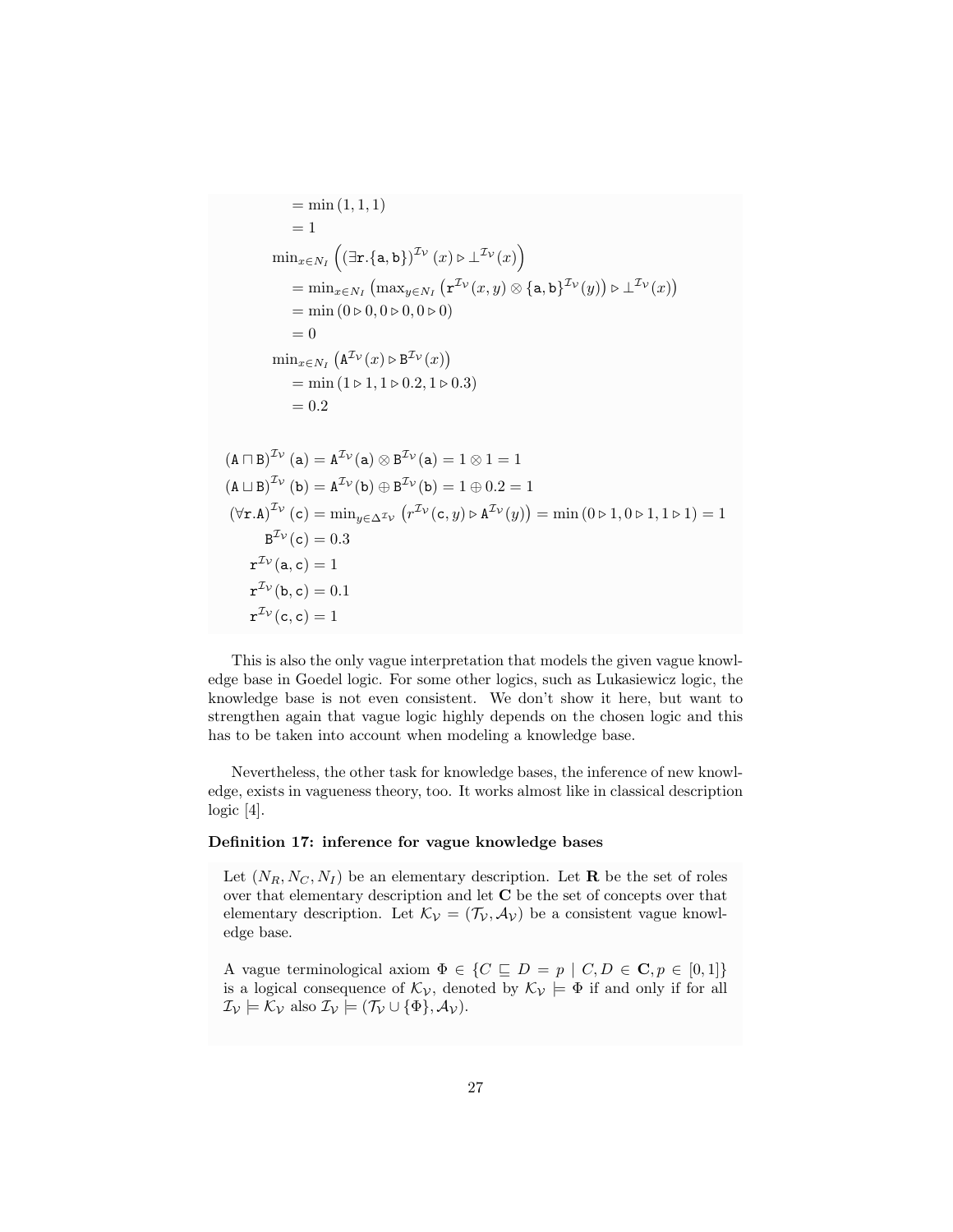A vague assertional axiom  $\phi \in \{C(a) = p \mid a \in N_I, C \in \mathbb{C}, p \in [0,1]\}$  ${R(a, b) = p | a, b \in N_I, C \in \mathbf{C}, p \in [0, 1]}$  is a logical consequence of  $\mathcal{K}_{\mathcal{V}}$ , denoted by  $\mathcal{K}_{\mathcal{V}} \models \phi$ , if and only if for all  $\mathcal{I}_{\mathcal{V}} \models \mathcal{K}_{\mathcal{V}}$  also  $\mathcal{I}_{\mathcal{V}} \models (\mathcal{T}_{\mathcal{V}}, \mathcal{A}_{\mathcal{V}} \cup$  $\{\phi\}\$ .

In the last example we present axioms that are inferable from example 12.

# Example 14

Let  $(N_R, N_C, N_I)$  be the elementary description and  $\mathcal{K}_{\mathcal{V}} = (\mathcal{T}_{\mathcal{V}}, \mathcal{A}_{\mathcal{V}})$  be the knowledge base from example 12. Then the following axiom is inferable.

$$
B(b) = 0.2
$$

This logical consequence is obvious when looking at the axiom  $A \subseteq B = 0.2$ .

$$
0.2 = \min_{x \in N_I} (A^{\mathcal{I}_{\mathcal{V}}}(x) \triangleright B^{\mathcal{I}_{\mathcal{V}}}(x))
$$
  
\n
$$
= \min (A^{\mathcal{I}_{\mathcal{V}}}(a) \triangleright B^{\mathcal{I}_{\mathcal{V}}}(a), A^{\mathcal{I}_{\mathcal{V}}}(b) \triangleright B^{\mathcal{I}_{\mathcal{V}}}(b), A^{\mathcal{I}_{\mathcal{V}}}(c) \triangleright B^{\mathcal{I}_{\mathcal{V}}}(c))
$$
  
\n
$$
= \min (1 \triangleright 1, A^{\mathcal{I}_{\mathcal{V}}}(b) \triangleright B^{\mathcal{I}_{\mathcal{V}}}(b), 1 \triangleright 0.3)
$$
  
\n
$$
= A^{\mathcal{I}_{\mathcal{V}}}(b) \triangleright B^{\mathcal{I}_{\mathcal{V}}}(b)
$$
  
\n
$$
= \begin{cases} 1 & A^{\mathcal{I}_{\mathcal{V}}}(b) \leq B^{\mathcal{I}_{\mathcal{V}}}(b) \\ B^{\mathcal{I}_{\mathcal{V}}}(b) & A^{\mathcal{I}_{\mathcal{V}}}(b) > B^{\mathcal{I}_{\mathcal{V}}}(b) \end{cases}
$$
  
\n
$$
= B^{\mathcal{I}_{\mathcal{V}}}(b)
$$

# 5 Conclusion

We demonstrated three types of logic. The classical description logic  $\mathcal{ALC}$  can manage knowledge up to a certain degree, the amount of composite concepts and roles is very limited, but it is easy to handle. We extended  $\mathcal{ALC}$  by the management of uncertainty and vagueness respectively. For both, uncertainty and vagueness theory, we chose the easiest possible way to extend the knowledge base by assigning only a single value between 0 and 1 to each axiom. We showed what consistency means in each logic and how new knowledge could be inferred. We hinted to further extensions of those logics that allow to store and manage knowledge with higher complexity. There are also several algorithms to solve or ease certain problems.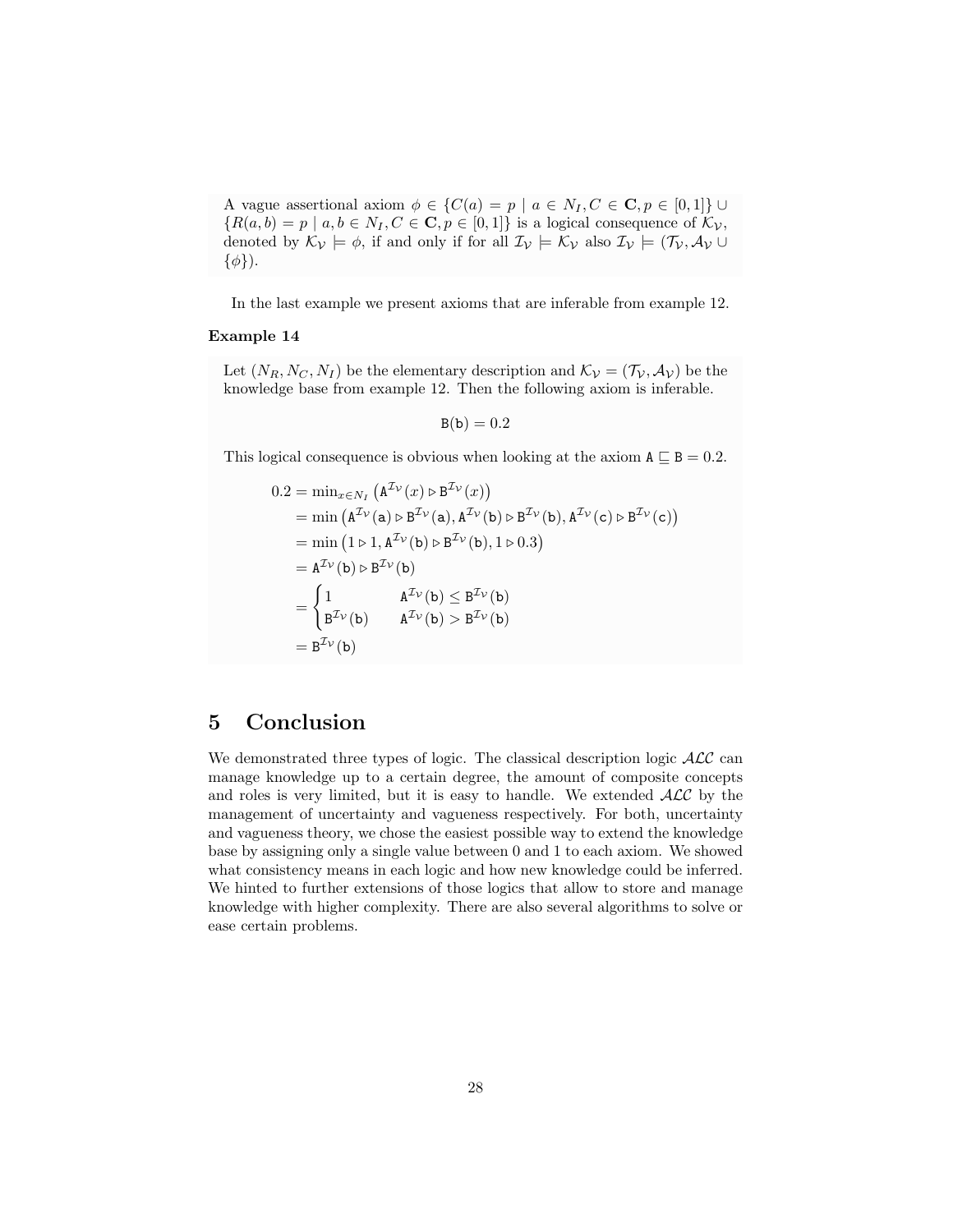# References

- [1] Franz Baader, Ulrike Sattler. An overview of tableau algorithms for description logics. In: Studia Logica 69.1, pp. 5-40 (2001)
- [2] Franz Bader, Werner Nutt. Basic description logics. In: Description logic handbook, pp. 47-100 (2003)
- [3] Chitta Baral, Michael Gelfond, Nelson Rushton. Probabilistic reasoning with answer sets. In: International Conference on Logic Programming and Nonmonotonic Reasoning, pp. 21-33 (2004)
- [4] Fernando Bobillo, Umberto Straccia. fuzzyDL: An expressive fuzzy description logic reasoner. In: Fuzzy Systems (2008)
- [5] Fernando Bobillo, Umberto Straccia. Fuzzy ontology representation using OWL 2. In: International Journal of Approximate Reasoning, pp. 1073-1094 (2011)
- [6] Fernando Bobillo, Umberto Straccia. Optimising Fuzzy Description Logic Reasoners with General Concept Inclusion Absorption. In: Fuzzy Sets and Systems 292, pp. 98-129 (2016)
- [7] Didier Dubois, Henri Prade. Possibility Theory, Probability Theory and Multiple-Valued Logics: A Clarification. In: Annals of Mathematics and Artificial Intelligence, pp. 35-66 (2001)
- [8] Didier Dubois, Jrme Mengin, Henri Prade. Possibilistic uncertainty and fuzzy features in description logic. A preliminary discussion. In: Capturing Intelligence 1, pp. 101-113 (2006)
- [9] Thomas Eiter, Giovambattista Ianni, Thomas Lukasiewicz, Roman Schindlauer. Well-founded semantics for description logic programs in the semantic web. In: International Workshop on Rules and Rule Markup Languages for the Semantic Web (2004)
- [10] Marcelo Finger, Glauber De Bona. Probabilistic satisfiability: Logic-based algorithms and phase transition. In: IJCAI (2011)
- [11] Benjamin N. Grosof, Ian Horrocks, Raphael Volz, Stefan Decker. Description logic programs: combining logic programs with description logic. In: Proceedings of the 12th international conference on World Wide Web. ACM (2003)
- [12] Volker Haarslev, Hsueh-Ieng Pai, Nematollaah Shiri Completion Rules for Uncertainty Reasoning with the Description Logic ALC Canadian Semantic Web Volume 2, pp. 205-225
- [13] Ian Horrocks, Ulrike Sattler. A tableau decision procedure for  $\mathcal{SHOLQ}$ . In: Journal of automated reasoning 39.3, pp. 249-276 (2007)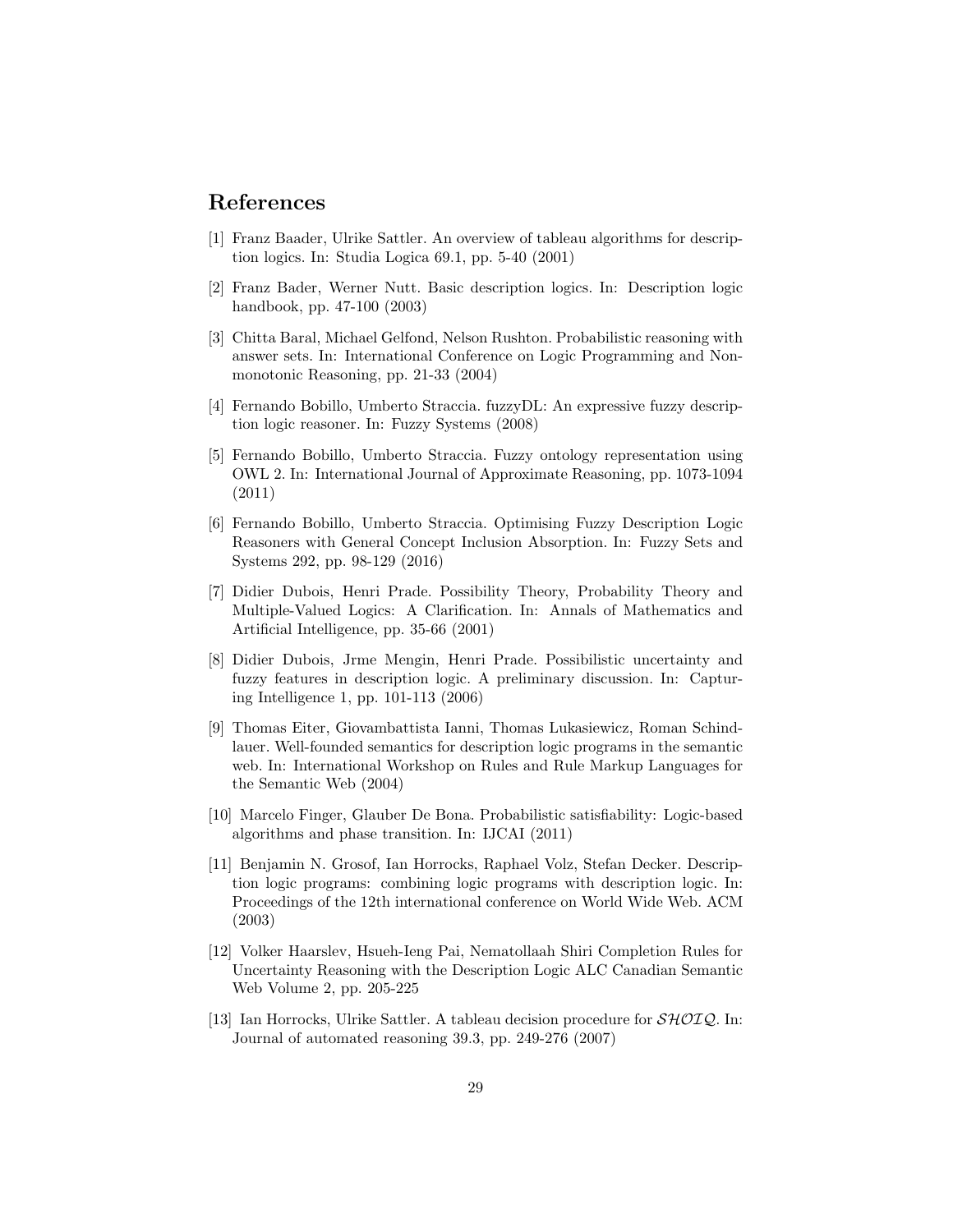- [14] Rudolf Kruse, Erhard Schwecke, Jochen Heinsohn. Uncertainty and vagueness in knowledge based systems: Numerical methods. In: Springer-Verlag (2012)
- [15] Thomas Lukasiewicz. Probabilistic description logic programs. In: European Conference on Symbolic and Quantitative Approaches to Reasoning and Uncertainty. (2005)
- [16] Thomas Lukasiewicz, Umberto Straccia. An overview of uncertainty and vagueness in description logics for the semantic web. Technical Report IN-FSYS (2006)
- [17] Thomas Lukasiewicz, Umberto Straccia. Managing uncertainty and vagueness in description logics for the semantic web. In: Web Semantics: Science, Services and Agents on the World Wide Web, pp. 291-308 (2008)
- [18] Nils J. Nilsson. Probabilistic Logic. In: Artificial Intelligence, pp. 71-87 (1986)
- [19] Guilin Qi, Jeff Z. Pan, Qiu Ji. Extending Description Logics with Uncertainty Reasoning in Possibilistic Logic. In: Mellouli K. (eds) Symbolic and Quantitative Approaches to Reasoning with Uncertainty (2007)
- [20] Guilin Qi, Jeff Z. Pan, Jianfeng Du. Extending description logics with uncertainty reasoning in possibilistic logic. In: International journal of intelligent systems 26.4, pp. 353-381 (2011)
- [21] Renate A. Schmidt, Dmitry Tishkovsky. Using tableau to decide expressive description logics with role negation. In: The Semantic Web. Springer Berlin Heidelberg, pp. 438-451 (2007)
- [22] Evren Sirin, Bijan Parsia, Bernardo Cuenca Grau, Aditya Kalyanpur, Yarden Katz. Pellet: A practical owl-dl reasoner. In: Web Semantics: Science, Services and Agents on the World Wide Web, pp. 51-53 (2007)
- [23] Giorgos Stoilos, Giorgos Stamou, Vassilis Tzouvaras, Jeff Z. Pan, Ian Horrocks. The fuzzy description logic f-SHIN. In: Proceedings of the International Conference on Uncertainty Reasoning for the Semantic Web-Volume 173, pp. 67-76 (2005)
- [24] Umberto Straccia. Reasoning within Fuzzy Description Logics. In: Journal of Artificial Intelligence Research, pp. 137-166 (2001)
- [25] Umberto Straccia. Managing uncertainty and vagueness in description logics, logic programs and description logic programs. In: Reasoning Web, pp. 54-103 (2008)
- [26] Umberto Straccia, Fernando Bobillo. From Fuzzy to Annotated Semantic Web Languages. In: Reasoning Web 2016, Volume 9885 in Lecture Notes in Computer Science, pp. 1-2 (2017)